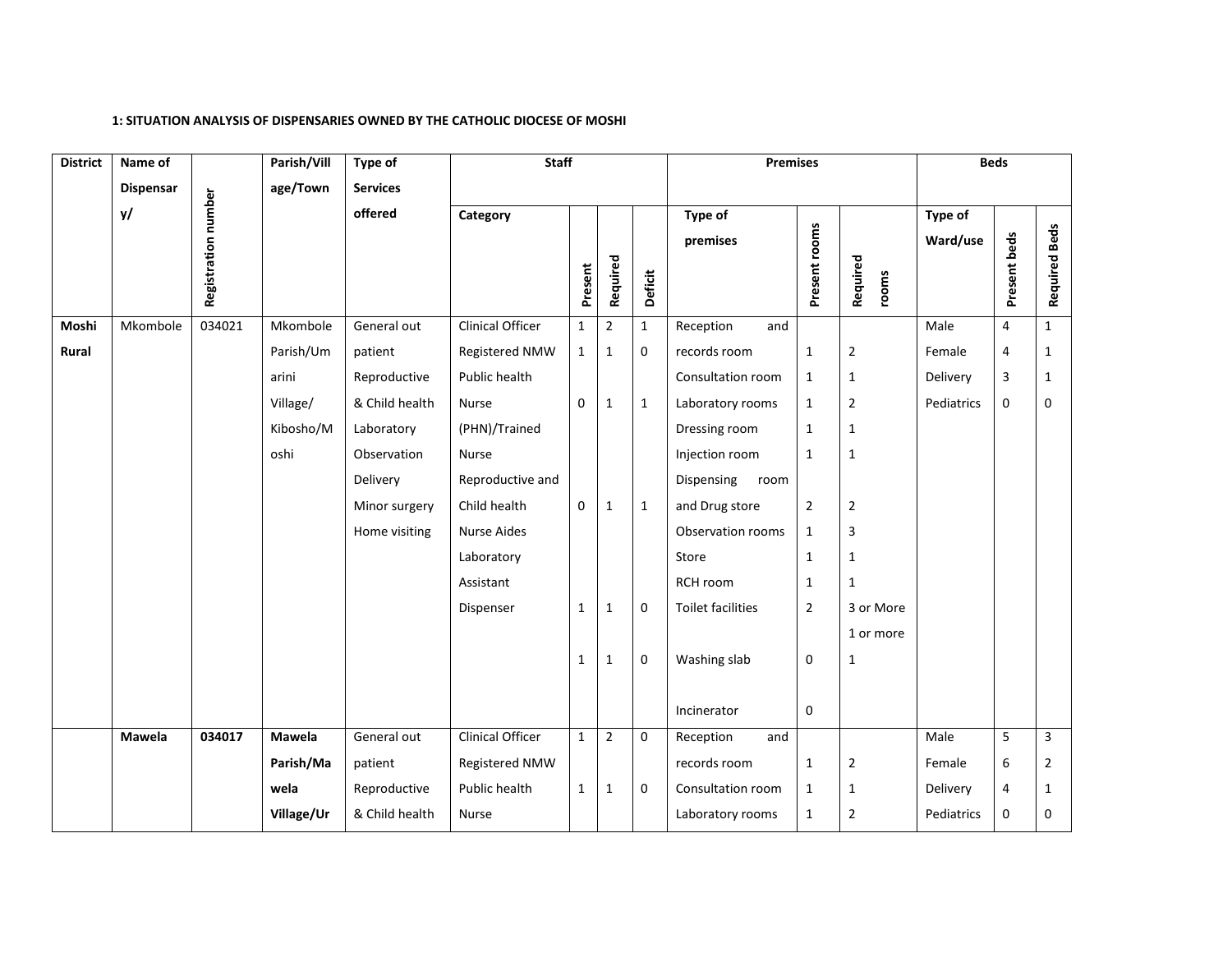|     |                | u/Moshi    | Laboratory     | (PHN)/Trained           |              |              |             | Dressing room            | $\mathbf{1}$   | $\mathbf{1}$   |            |                |                |
|-----|----------------|------------|----------------|-------------------------|--------------|--------------|-------------|--------------------------|----------------|----------------|------------|----------------|----------------|
|     |                |            |                |                         |              |              |             |                          |                |                |            |                |                |
|     |                |            | Observation    | Nurse                   |              |              |             | Injection room           | $\mathbf 1$    | $\mathbf 1$    |            |                |                |
|     |                |            | Delivery       | Reproductive and        | $\mathbf 0$  | $\mathbf{1}$ | $\mathbf 0$ | Dispensing<br>room       |                |                |            |                |                |
|     |                |            | Minor surgery  | Child health            |              |              |             | and Drug store           | $\overline{2}$ | $\overline{2}$ |            |                |                |
|     |                |            | Home visiting  | Nurse Aides             |              |              |             | Observation rooms        | $\mathbf{1}$   | 3              |            |                |                |
|     |                |            |                | Laboratory              |              |              |             | Store                    | $\mathbf 1$    | $\mathbf 1$    |            |                |                |
|     |                |            |                | Assistant               | $\mathbf 0$  | $\mathbf{1}$ | $\mathbf 0$ | RCH room                 | $\mathbf 1$    | $\mathbf{1}$   |            |                |                |
|     |                |            |                | Dispenser               | 0            | $1\,$        | $\mathbf 0$ | <b>Toilet facilities</b> | $\overline{2}$ | 3 or More      |            |                |                |
|     |                |            |                |                         |              |              |             |                          |                | 1 or more      |            |                |                |
|     |                |            |                |                         | $\mathbf{1}$ | $1\,$        | $\mathbf 0$ | Washing slab             | $\mathbf 1$    | $\mathbf{1}$   |            |                |                |
|     |                |            |                |                         |              |              |             |                          |                |                |            |                |                |
|     |                |            |                |                         |              |              |             | Incinerator              | $\mathbf 0$    |                |            |                |                |
| Uru | $\blacksquare$ | Uru        | General out    | <b>Clinical Officer</b> | $\mathbf{1}$ | $\mathbf 2$  | $\mathbf 0$ | Reception<br>and         |                |                | Male       | 6              | $\overline{2}$ |
|     |                | Parish/Uru | patient        | Registered NMW          |              |              |             | records room             | $\mathbf 2$    | $\mathbf 2$    | Female     | $\overline{4}$ | 3              |
|     |                | /Moshi     | Reproductive   | Public health           | $\mathbf{1}$ | $\mathbf{1}$ | $\pmb{0}$   | Consultation room        | $\mathbf 1$    | $\mathbf{1}$   | Delivery   | 3              | $\mathbf{1}$   |
|     |                |            | & Child health | Nurse                   |              |              |             | Laboratory rooms         | $\mathbf{1}$   | $\overline{2}$ | Pediatrics | $\mathbf 0$    | $\mathbf 0$    |
|     |                |            | Laboratory     | (PHN)/Trained           |              |              |             | Dressing room            | $\mathbf{1}$   | $\mathbf{1}$   |            |                |                |
|     |                |            | Observation    | Nurse                   |              |              |             | Injection room           | $\mathbf{1}$   | $\mathbf{1}$   |            |                |                |
|     |                |            | Delivery       | Reproductive and        | 0            | $1\,$        | $\mathbf 0$ | Dispensing room          |                |                |            |                |                |
|     |                |            | Minor surgery  | Child health            |              |              |             | and Drug store           | $\overline{2}$ | $\mathbf{2}$   |            |                |                |
|     |                |            | Home visiting  | <b>Nurse Aides</b>      |              |              |             | Observation rooms        | $\mathbf{1}$   | $\mathbf{3}$   |            |                |                |
|     |                |            |                | Laboratory              |              |              |             | Store                    | $\mathbf{1}$   | $1\,$          |            |                |                |
|     |                |            |                | Assistant               | $\mathbf 0$  | $\mathbf 1$  | $\mathbf 0$ | RCH room                 | $\mathbf 1$    | $\mathbf{1}$   |            |                |                |
|     |                |            |                | Dispenser               | $\mathbf 0$  | $\mathbf 1$  | $\mathbf 0$ | <b>Toilet facilities</b> | $\overline{2}$ | 3 or More      |            |                |                |
|     |                |            |                |                         |              |              |             |                          |                | 1 or more      |            |                |                |
|     |                |            |                |                         | $\mathbf{1}$ | $1\,$        | $\mathbf 0$ | Washing slab             | $\mathbf{1}$   | $\mathbf 1$    |            |                |                |
|     |                |            |                |                         |              |              |             |                          |                |                |            |                |                |
|     |                |            |                |                         |              |              |             | Incinerator              | $\pmb{0}$      |                |            |                |                |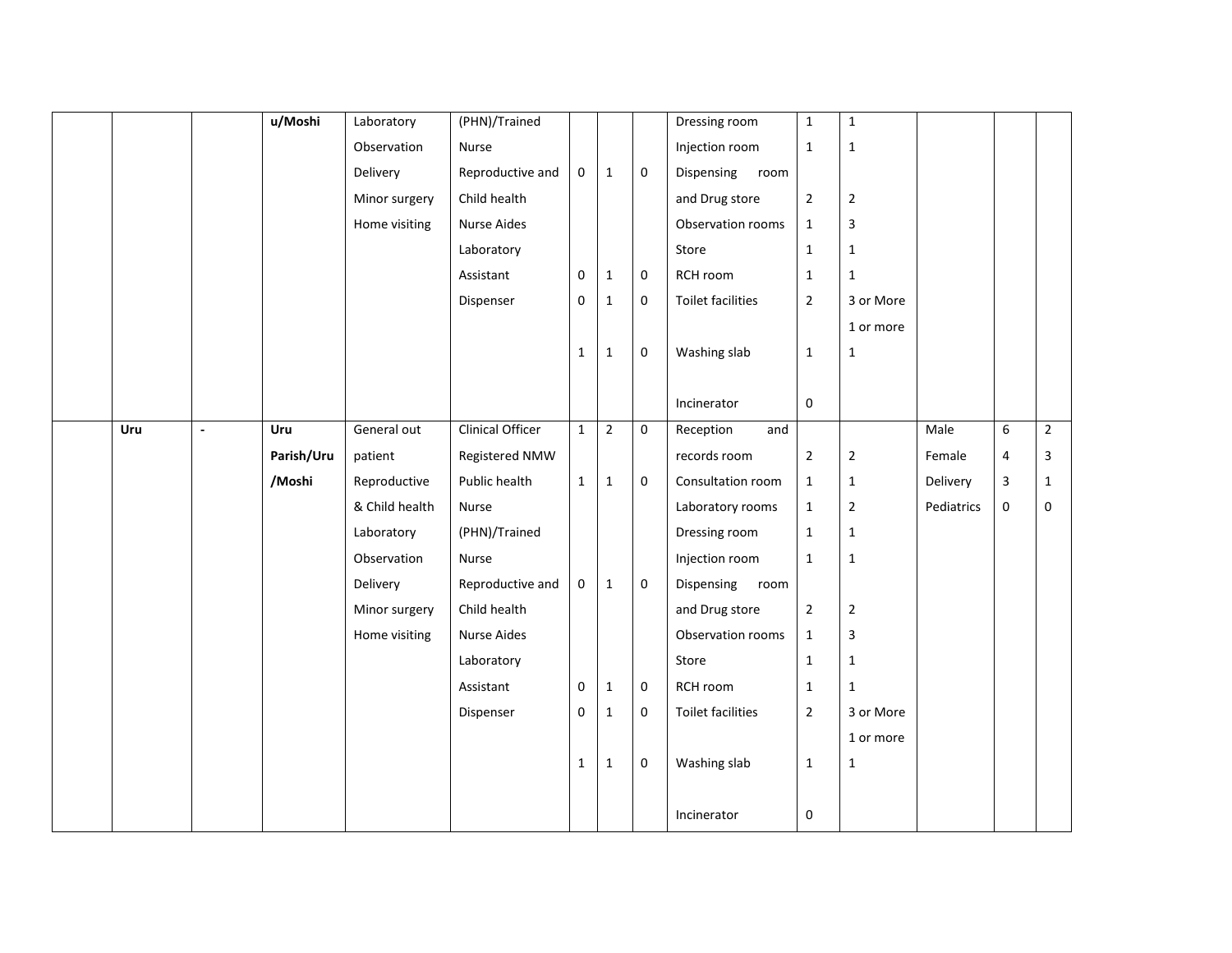| Kindi   | 034009 | Kindi          | General out    | Clinical Officer        | $\mathbf{1}$ | $\mathbf 2$    | $\mathbf{1}$   | Reception<br>and   |                |                | Male       | 4              | $\mathbf 2$  |
|---------|--------|----------------|----------------|-------------------------|--------------|----------------|----------------|--------------------|----------------|----------------|------------|----------------|--------------|
|         |        | Parish/Kin     | patient        | Registered NMW          |              |                |                | records room       | $\mathbf{1}$   | $\overline{2}$ | Female     | $\overline{3}$ | 3            |
|         |        | di village/    | Reproductive   | Public health           | $\mathbf{1}$ | $\mathbf{1}$   | $\mathbf 0$    | Consultation room  | $\mathbf{1}$   | $\mathbf{1}$   | Delivery   | $\mathbf 2$    | $\mathbf{2}$ |
|         |        | Kibosho/M      | & Child health | Nurse                   |              |                |                | Laboratory rooms   | $\mathbf{1}$   | $\overline{2}$ | Pediatrics | $\pmb{0}$      | $\mathbf 0$  |
|         |        | oshi           | Laboratory     | (PHN)/Trained           |              |                |                | Dressing room      | $\mathbf{1}$   | $\mathbf{1}$   |            |                |              |
|         |        |                | Observation    | Nurse                   |              |                |                | Injection room     | $\mathbf{1}$   | $\mathbf 1$    |            |                |              |
|         |        |                | Delivery       | Reproductive and        | 0            | $\mathbf{1}$   | $\mathbf{1}$   | Dispensing<br>room |                |                |            |                |              |
|         |        |                | Minor surgery  | Child health            |              |                |                | and Drug store     | $\mathbf 1$    | $\mathbf 2$    |            |                |              |
|         |        |                | Home visiting  | <b>Nurse Aides</b>      |              |                |                | Observation rooms  | $\mathbf{1}$   | 3              |            |                |              |
|         |        |                |                | Laboratory              |              |                |                | Store              | $\mathbf 1$    | $\mathbf{1}$   |            |                |              |
|         |        |                |                | Assistant               | $\mathbf 0$  | $\mathbf{1}$   | $\mathbf 0$    | RCH room           | $\mathbf{1}$   | $\mathbf{1}$   |            |                |              |
|         |        |                |                | Dispenser               | $\mathbf 0$  | $\mathbf 1$    | $\mathbf 0$    | Toilet facilities  | $\overline{2}$ | 3 or More      |            |                |              |
|         |        |                |                |                         |              |                |                |                    |                | 1 or more      |            |                |              |
|         |        |                |                |                         | $\mathbf{1}$ | $\mathbf{1}$   | 0              | Washing slab       | $\mathbf{1}$   | $\mathbf{1}$   |            |                |              |
|         |        |                |                |                         |              |                |                |                    |                |                |            |                |              |
|         |        |                |                |                         |              |                |                | Incinerator        | $\mathbf 0$    |                |            |                |              |
| Uomboni | 034031 | <b>Uomboni</b> | General out    | <b>Clinical Officer</b> | $\mathbf{1}$ | $\overline{2}$ | $\overline{2}$ | Reception<br>and   |                |                | Male       | $\,8\,$        | 8            |
|         |        | Parish/Kira    | patient        | Registered NMW          |              |                |                | records room       | $\mathbf{1}$   | $\overline{2}$ | Female     | $\overline{2}$ | 8            |
|         |        | racha          | Reproductive   | Public health           | $\mathbf{1}$ | $\mathbf{1}$   | $\mathbf 0$    | Consultation room  | $\mathbf{1}$   | $\mathbf 1$    | Delivery   | $\overline{4}$ | 8            |
|         |        | village/       | & Child health | Nurse                   |              |                |                | Laboratory rooms   | $\mathbf{1}$   | $\overline{2}$ | Pediatrics | $\mathbf 0$    | 0            |
|         |        | marangu/       | Laboratory     | (PHN)/Trained           |              |                |                | Dressing room      | $\mathbf{1}$   | $\mathbf 1$    |            |                |              |
|         |        | Moshi          | Observation    | Nurse                   |              |                |                | Injection room     | $\mathbf{1}$   | $\mathbf{1}$   |            |                |              |
|         |        |                | Delivery       | Reproductive and        | 0            | $\mathbf{1}$   | $\mathbf 0$    | Dispensing<br>room |                |                |            |                |              |
|         |        |                | Minor surgery  | Child health            |              |                |                | and Drug store     | $\mathbf{1}$   | $\overline{2}$ |            |                |              |
|         |        |                | Home visiting  | Nurse Aides             |              |                |                | Observation rooms  | $\mathbf{1}$   | 3              |            |                |              |
|         |        |                |                | Laboratory              |              |                |                | Store              | $\mathbf 1$    | $\mathbf 1$    |            |                |              |
|         |        |                |                | Assistant               | 0            | $\mathbf{1}$   | $\mathbf 0$    | RCH room           | $\mathbf{1}$   | 1              |            |                |              |
|         |        |                |                | Dispenser               | $\mathbf{1}$ | $\mathbf{1}$   | $\mathbf 0$    | Toilet facilities  | $\overline{2}$ | 3 or More      |            |                |              |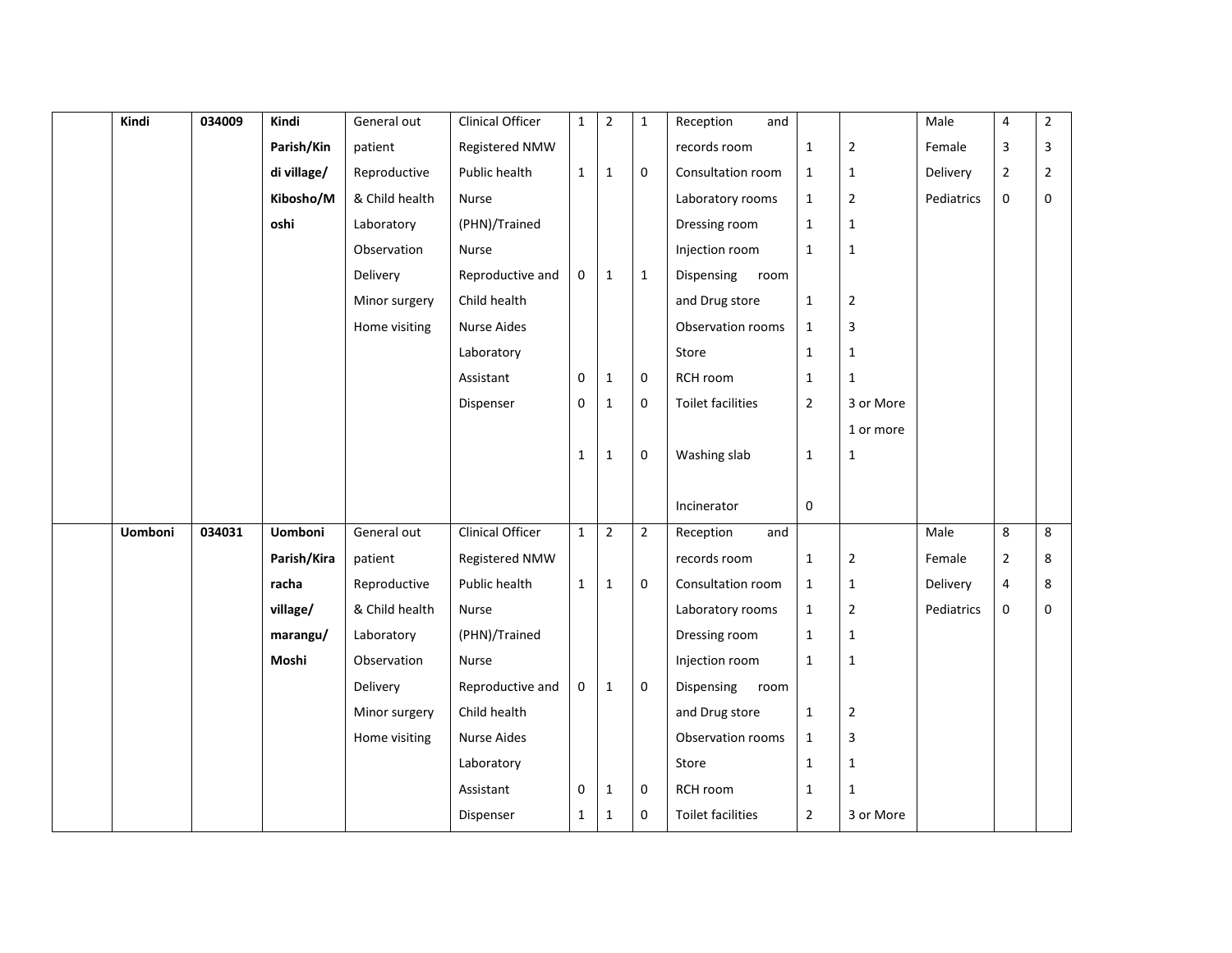|               |                |                   |                |                         |                |                |              |                    |                | 1 or more      |            |                |                |
|---------------|----------------|-------------------|----------------|-------------------------|----------------|----------------|--------------|--------------------|----------------|----------------|------------|----------------|----------------|
|               |                |                   |                |                         | $\mathbf{1}$   | $\mathbf{1}$   | 0            | Washing slab       | 0              | $1\,$          |            |                |                |
|               |                |                   |                |                         |                |                |              | Incinerator        | $\mathbf 0$    |                |            |                |                |
| Mboni         | $\overline{a}$ | <b>Mboni</b>      | General out    | <b>Clinical Officer</b> | $\mathbf{1}$   | $\overline{2}$ | $1\,$        | Reception<br>and   |                |                | Male       | $\overline{2}$ | $\overline{3}$ |
|               |                | <b>Outstation</b> | patient        | Registered NMW          |                |                |              | records room       | $\mathbf 1$    | $\overline{2}$ | Female     | 6              | 6              |
|               |                | /Mamba            | Reproductive   | Public health           | $\mathbf{1}$   | $\mathbf{1}$   | 0            | Consultation room  | $\mathbf{1}$   | $\mathbf{1}$   | Delivery   | $\overline{2}$ | 3              |
|               |                | /Moshi            | & Child health | Nurse                   |                |                |              | Laboratory rooms   | $\mathbf{1}$   | $\overline{2}$ | Pediatrics | $\pmb{0}$      | $\mathbf 0$    |
|               |                |                   | Laboratory     | (PHN)/Trained           |                |                |              | Dressing room      | $\mathbf{1}$   | $\mathbf{1}$   |            |                |                |
|               |                |                   | Observation    | Nurse                   |                |                |              | Injection room     | $\mathbf{1}$   | $\mathbf{1}$   |            |                |                |
|               |                |                   | Delivery       | Reproductive and        | $\mathbf 0$    | $\mathbf{1}$   | $\mathbf 0$  | Dispensing room    |                |                |            |                |                |
|               |                |                   | Minor surgery  | Child health            |                |                |              | and Drug store     | $\mathbf{1}$   | $\overline{2}$ |            |                |                |
|               |                |                   | Home visiting  | <b>Nurse Aides</b>      |                |                |              | Observation rooms  | $\mathbf{1}$   | 3              |            |                |                |
|               |                |                   |                | Laboratory              |                |                |              | Store              | $\mathbf 1$    | $1\,$          |            |                |                |
|               |                |                   |                | Assistant               | $\mathbf{0}$   | $\mathbf{1}$   | $\mathbf{0}$ | RCH room           | $\mathbf{1}$   | $\mathbf{1}$   |            |                |                |
|               |                |                   |                | Dispenser               | $\mathbf{1}$   | $\mathbf{1}$   | $\mathbf 0$  | Toilet facilities  | 4              | 3 or More      |            |                |                |
|               |                |                   |                |                         |                |                |              |                    |                | 1 or more      |            |                |                |
|               |                |                   |                |                         | $\mathbf{1}$   | $\mathbf{1}$   | $\mathbf 0$  | Washing slab       | 0              | $\mathbf{1}$   |            |                |                |
|               |                |                   |                |                         |                |                |              |                    |                |                |            |                |                |
|               |                |                   |                |                         |                |                |              | Incinerator        | 0              |                |            |                |                |
| <b>Uchira</b> | 034028         | <b>Uchira</b>     | General out    | <b>Clinical Officer</b> | $\mathbf{1}$   | $\overline{2}$ | $\mathbf{1}$ | Reception<br>and   |                |                | Male       | $\overline{4}$ | 5              |
|               |                | Parish/Uch        | patient        | Registered NMW          |                |                |              | records room       | $\mathbf 2$    | $\overline{2}$ | Female     | 5              | 6              |
|               |                | ira               | Reproductive   | Public health           | $\overline{2}$ | $\mathbf{1}$   | $\mathbf 0$  | Consultation room  | $\mathbf{1}$   | $\mathbf{1}$   | Delivery   | $\overline{2}$ | 3              |
|               |                | village/Mo        | & Child health | Nurse                   |                |                |              | Laboratory rooms   | $\mathbf{1}$   | $\overline{2}$ | Pediatrics | $\overline{2}$ | 3              |
|               |                | shi               | Laboratory     | (PHN)/Trained           |                |                |              | Dressing room      | $\mathbf 1$    | $\mathbf 1$    |            |                |                |
|               |                |                   | Observation    | Nurse                   |                |                |              | Injection room     | $\mathbf{1}$   | $\mathbf{1}$   |            |                |                |
|               |                |                   | Delivery       | Reproductive and        | $\mathbf 0$    | $\mathbf{1}$   | $\mathbf{1}$ | Dispensing<br>room |                |                |            |                |                |
|               |                |                   | Minor surgery  | Child health            |                |                |              | and Drug store     | $\overline{2}$ | $\mathbf 2$    |            |                |                |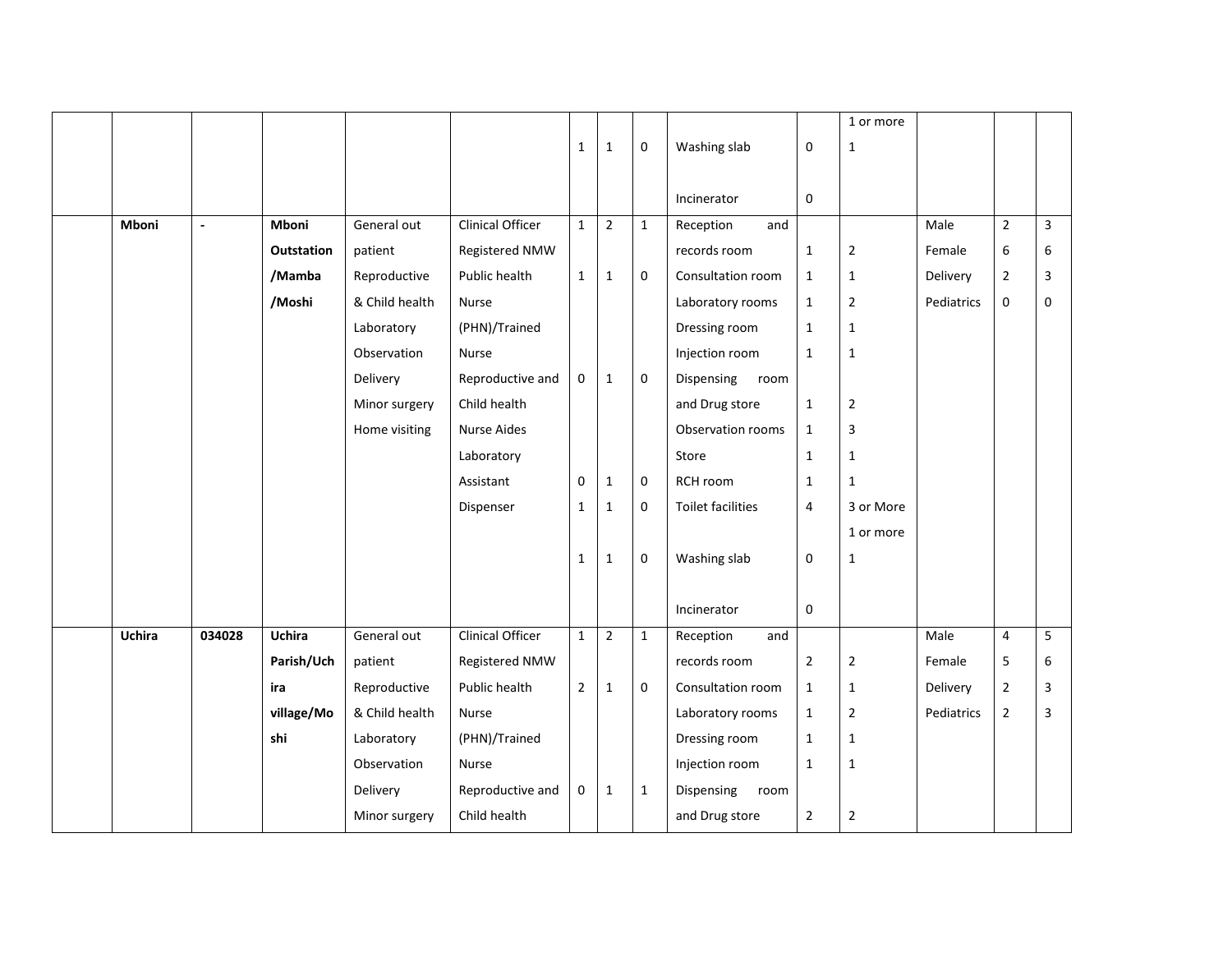|        |        |               | Home visiting  | <b>Nurse Aides</b>      |                |                |              | Observation rooms        | $\mathbf{1}$   | $\overline{3}$ |            |                |                |
|--------|--------|---------------|----------------|-------------------------|----------------|----------------|--------------|--------------------------|----------------|----------------|------------|----------------|----------------|
|        |        |               | Dental         | Laboratory              |                |                |              | Store                    | $1\,$          | $\mathbf{1}$   |            |                |                |
|        |        |               |                | Assistant               | $\mathbf 0$    | $\mathbf{1}$   | $\mathbf{1}$ | RCH room                 | $\mathbf{1}$   | 1              |            |                |                |
|        |        |               |                | Dispenser               | $\mathbf{1}$   | $1\,$          | $\mathbf 0$  | <b>Toilet facilities</b> | $\overline{2}$ | 3 or More      |            |                |                |
|        |        |               |                |                         |                |                |              |                          |                | 1 or more      |            |                |                |
|        |        |               |                |                         | $\mathbf{1}$   | $\mathbf{1}$   | 0            | Washing slab             | $\mathbf{1}$   | 1              |            |                |                |
|        |        |               |                |                         |                |                |              |                          |                |                |            |                |                |
|        |        |               |                |                         |                |                |              | Incinerator              | $\mathbf{0}$   |                |            |                |                |
| Karmel | 034007 | <b>Karmel</b> | General out    | <b>Clinical Officer</b> | $\mathbf{1}$   | $\overline{2}$ | 0            | Reception<br>and         |                |                | Male       | 6              | $\overline{7}$ |
|        |        | Parish/Kile   | patient        | Registered NMW          |                |                |              | records room             | $\mathbf{1}$   | $\overline{2}$ | Female     | $\overline{7}$ | 8              |
|        |        | uo            | Reproductive   | Public health           | $\mathbf{1}$   | $\mathbf{1}$   | $\mathbf 0$  | Consultation room        | $\mathbf{1}$   | $\mathbf{1}$   | Delivery   | 4              | 5              |
|        |        | Village/Mo    | & Child health | Nurse                   |                |                |              | Laboratory rooms         | $\mathbf{1}$   | $\overline{2}$ | Pediatrics | 0              | 0              |
|        |        | shi           | Laboratory     | (PHN)/Trained           |                |                |              | Dressing room            | $\mathbf{1}$   | $\mathbf{1}$   |            |                |                |
|        |        |               | Observation    | Nurse                   |                |                |              | Injection room           | $\mathbf{1}$   | $\mathbf 1$    |            |                |                |
|        |        |               | Delivery       | Reproductive and        | $\mathbf 0$    | $\mathbf{1}$   | $\mathbf{1}$ | Dispensing<br>room       |                |                |            |                |                |
|        |        |               | Minor surgery  | Child health            |                |                |              | and Drug store           | $\overline{2}$ | $\overline{2}$ |            |                |                |
|        |        |               | Home visiting  | Nurse Aides             |                |                |              | Observation rooms        | $1\,$          | 3              |            |                |                |
|        |        |               |                | Laboratory              |                |                |              | Store                    | $\mathbf{1}$   | $\mathbf{1}$   |            |                |                |
|        |        |               |                | Assistant               | $\mathbf 0$    | $\mathbf{1}$   | $\mathbf{1}$ | RCH room                 | $\mathbf{1}$   | 1              |            |                |                |
|        |        |               |                | Dispenser               | $\mathbf 1$    | $\mathbf 1$    | 0            | <b>Toilet facilities</b> | $\overline{2}$ | 3 or More      |            |                |                |
|        |        |               |                |                         |                |                |              |                          |                | 1 or more      |            |                |                |
|        |        |               |                |                         | $\mathbf{1}$   | $1\,$          | 0            | Washing slab             | $\mathbf{1}$   | $\mathbf{1}$   |            |                |                |
|        |        |               |                |                         |                |                |              |                          |                |                |            |                |                |
|        |        |               |                |                         |                |                |              | Incinerator              | 0              |                |            |                |                |
| Rauya  | 034029 | Rauya         | General out    | Clinical Officer        | $\mathbf{1}$   | $\overline{2}$ | $\mathbf 0$  | Reception<br>and         |                |                | Male       | $\overline{2}$ | $\overline{3}$ |
|        |        | Parish/Rau    | patient        | Registered NMW          |                |                |              | records room             | $\mathbf{1}$   | $\overline{2}$ | Female     | $\overline{2}$ | 3              |
|        |        | ya            | Reproductive   | Public health           | $\overline{2}$ | $\mathbf{1}$   | 0            | Consultation room        | $\mathbf{1}$   | $\mathbf{1}$   | Delivery   | 3              | 3              |
|        |        | village/Mo    | & Child health | Nurse                   |                |                |              | Laboratory rooms         | $\mathbf{1}$   | $\overline{2}$ | Pediatrics | 0              | 0              |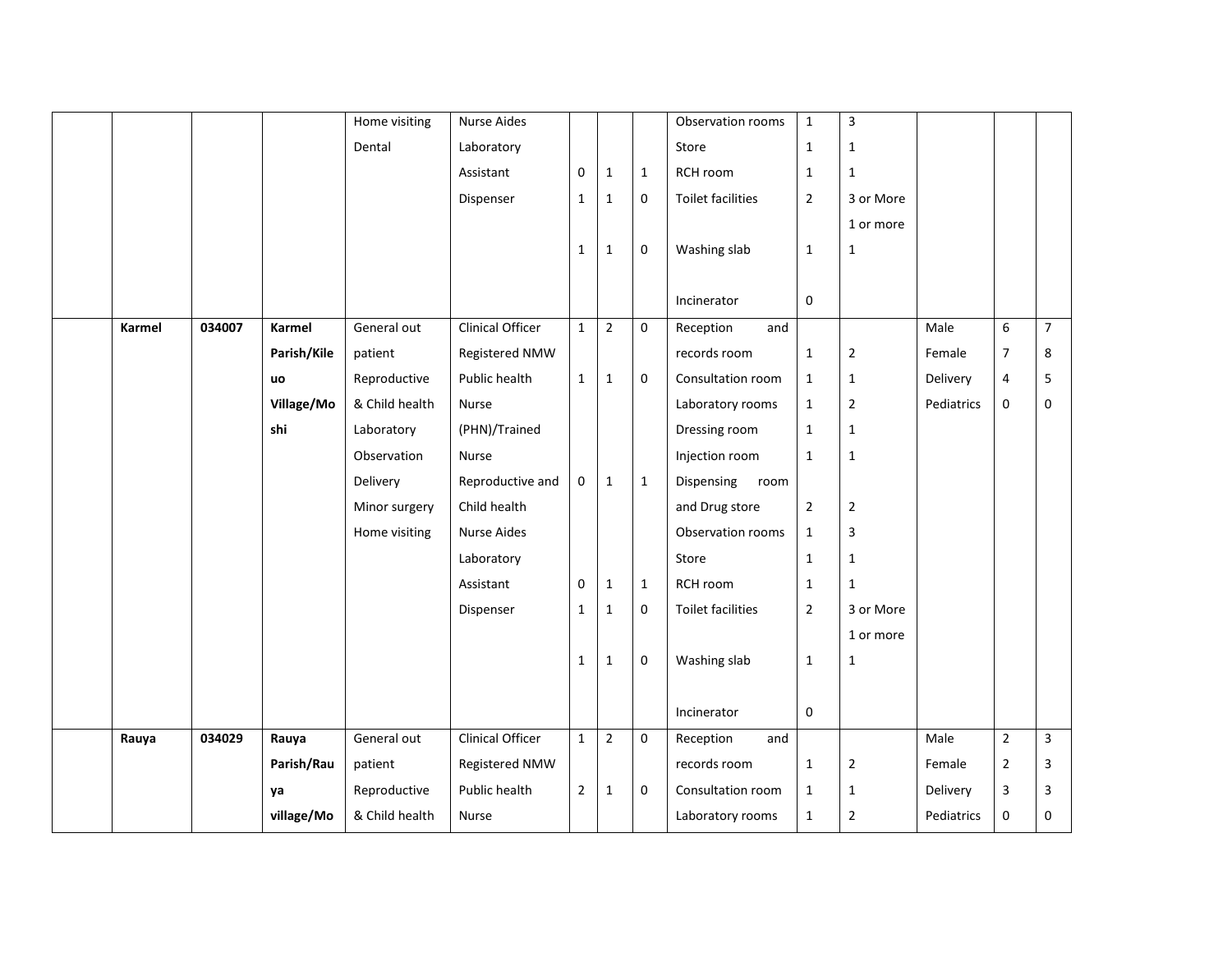|       | shi          | Laboratory     | (PHN)/Trained           |                |                |              | Dressing room      | $\mathbf 1$      | $\mathbf 1$    |            |                |                |
|-------|--------------|----------------|-------------------------|----------------|----------------|--------------|--------------------|------------------|----------------|------------|----------------|----------------|
|       |              | Observation    | Nurse                   |                |                |              | Injection room     | $\mathbf{1}$     | $\mathbf 1$    |            |                |                |
|       |              | Delivery       | Reproductive and        | $\mathbf 0$    | $\mathbf{1}$   | $\mathbf{1}$ | Dispensing<br>room |                  |                |            |                |                |
|       |              | Minor surgery  | Child health            |                |                |              | and Drug store     | $\mathbf 1$      | $\mathbf 2$    |            |                |                |
|       |              | Home visiting  | Nurse Aides             |                |                |              | Observation rooms  | $\mathbf{1}$     | $\mathbf{3}$   |            |                |                |
|       |              |                | Laboratory              |                |                |              | Store              | $\mathbf{1}$     | $\mathbf{1}$   |            |                |                |
|       |              |                | Assistant               | $\mathbf 0$    | $\mathbf{1}$   | $\mathbf{1}$ | RCH room           | $\mathbf{1}$     | $\mathbf{1}$   |            |                |                |
|       |              |                | Dispenser               | $\mathbf{1}$   | $\mathbf{1}$   | $\mathbf 0$  | Toilet facilities  | $\overline{2}$   | 3 or More      |            |                |                |
|       |              |                |                         |                |                |              |                    |                  | 1 or more      |            |                |                |
|       |              |                |                         | $\mathbf{1}$   | $\mathbf{1}$   | $\mathbf 0$  | Washing slab       | $\mathbf{1}$     | $\mathbf{1}$   |            |                |                |
|       |              |                |                         |                |                |              |                    |                  |                |            |                |                |
|       |              |                |                         |                |                |              | Incinerator        | $\boldsymbol{0}$ |                |            |                |                |
| Mboni | <b>Mbahe</b> | General out    | <b>Clinical Officer</b> | $\mathbf{1}$   | $\overline{2}$ | $\mathbf 0$  | Reception<br>and   |                  |                | Male       | $\overline{2}$ | $\overline{2}$ |
|       | Parish/Ma    | patient        | Registered NMW          |                |                |              | records room       | $\mathbf{1}$     | $\mathbf 2$    | Female     | 6              | 6              |
|       | mba          | Reproductive   | Public health           | $\overline{2}$ | $\mathbf{1}$   | $\mathbf 0$  | Consultation room  | $\mathbf{1}$     | $\mathbf{1}$   | Delivery   | 3              | 3              |
|       | village/Ma   | & Child health | Nurse                   |                |                |              | Laboratory rooms   | $\mathbf{1}$     | $\overline{2}$ | Pediatrics | 0              | 0              |
|       | rangu/Mos    | Laboratory     | (PHN)/Trained           |                |                |              | Dressing room      | $\mathbf{1}$     | $\mathbf{1}$   |            |                |                |
|       | hi           | Observation    | Nurse                   |                |                |              | Injection room     | $\mathbf{1}$     | $\mathbf{1}$   |            |                |                |
|       |              | Delivery       | Reproductive and        | $\mathbf 0$    | $\mathbf{1}$   | $\mathbf 0$  | Dispensing<br>room |                  |                |            |                |                |
|       |              | Minor surgery  | Child health            |                |                |              | and Drug store     | $\mathbf 1$      | $\mathbf 2$    |            |                |                |
|       |              | Home visiting  | <b>Nurse Aides</b>      |                |                |              | Observation rooms  | $\mathbf{1}$     | $\mathbf{3}$   |            |                |                |
|       |              |                | Laboratory              |                |                |              | Store              | $\mathbf{1}$     | $\mathbf{1}$   |            |                |                |
|       |              |                | Assistant               | $\mathbf 0$    | $\mathbf{1}$   | $\mathbf 0$  | RCH room           | $\mathbf{1}$     | $\mathbf{1}$   |            |                |                |
|       |              |                | Dispenser               | $\mathbf 0$    | $\mathbf{1}$   | $\mathbf 0$  | Toilet facilities  | 4                | 3 or More      |            |                |                |
|       |              |                |                         |                |                |              |                    |                  | 1 or more      |            |                |                |
|       |              |                |                         | $\mathbf{1}$   | $\mathbf{1}$   | $\mathbf 0$  | Washing slab       | 0                | $\mathbf 1$    |            |                |                |
|       |              |                |                         |                |                |              |                    |                  |                |            |                |                |
|       |              |                |                         |                |                |              | Incinerator        | 0                |                |            |                |                |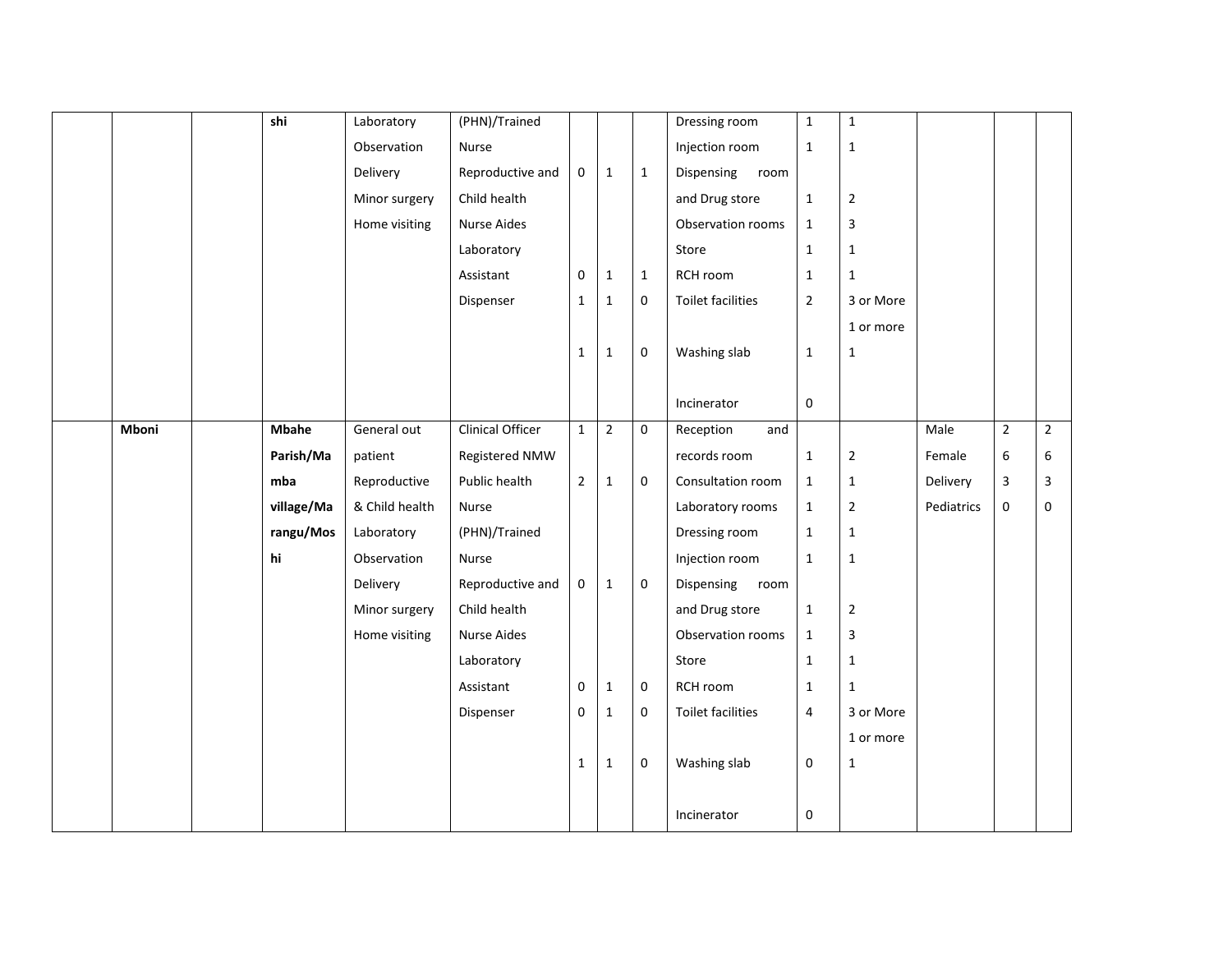| Iwa  |        | Kirua Iwa  | General out    | Clinical Officer        | $\mathbf{1}$ | $\overline{2}$ | $\mathbf{1}$ | Reception<br>and         |                  |                | Male       | 6                | 4              |
|------|--------|------------|----------------|-------------------------|--------------|----------------|--------------|--------------------------|------------------|----------------|------------|------------------|----------------|
|      |        | Parish/Iwa | patient        | Registered NMW          |              |                |              | records room             | 0                | $\overline{2}$ | Female     | 6                | 4              |
|      |        | village/Mo | Reproductive   | Public health           | $\mathbf{1}$ | $\mathbf 1$    | $\mathbf 0$  | Consultation room        | $\mathbf{1}$     | $\mathbf{1}$   | Delivery   | $\mathbf{1}$     | 6              |
|      |        | shi        | & Child health | Nurse                   |              |                |              | Laboratory rooms         | $\mathbf{1}$     | $\overline{2}$ | Pediatrics | 0                | 3              |
|      |        |            | Laboratory     | (PHN)/Trained           |              |                |              | Dressing room            | $\mathbf 1$      | $\mathbf{1}$   |            |                  |                |
|      |        |            | Observation    | Nurse                   |              |                |              | Injection room           | $\mathbf{1}$     | $\mathbf{1}$   |            |                  |                |
|      |        |            | Delivery       | Reproductive and        | 0            | $\mathbf 1$    | $\mathbf{1}$ | Dispensing<br>room       |                  |                |            |                  |                |
|      |        |            | Minor surgery  | Child health            |              |                |              | and Drug store           | $\overline{2}$   | $\overline{2}$ |            |                  |                |
|      |        |            | Home visiting  | Nurse Aides             |              |                |              | Observation rooms        | $\mathbf 1$      | 3              |            |                  |                |
|      |        |            |                | Laboratory              |              |                |              | Store                    | $\mathbf 0$      | $\mathbf{1}$   |            |                  |                |
|      |        |            |                | Assistant               | 0            | $\mathbf{1}$   | $\mathbf{1}$ | RCH room                 | $\mathbf 1$      | $\mathbf{1}$   |            |                  |                |
|      |        |            |                | Dispenser               | 1            | $\mathbf{1}$   | $\mathbf 0$  | <b>Toilet facilities</b> | $\overline{2}$   | 3 or More      |            |                  |                |
|      |        |            |                |                         |              |                |              |                          |                  | 1 or more      |            |                  |                |
|      |        |            |                |                         | $\mathbf{1}$ |                | $\mathbf 0$  |                          |                  |                |            |                  |                |
|      |        |            |                |                         |              | $\mathbf{1}$   |              | Washing slab             | $\mathbf{1}$     | $\mathbf{1}$   |            |                  |                |
|      |        |            |                |                         |              |                |              |                          |                  |                |            |                  |                |
|      |        |            |                |                         |              |                |              | Incinerator              | 0                |                |            |                  |                |
| Yamu | 034076 | Kirua Iwa  | General out    | <b>Clinical Officer</b> | $\mathbf{1}$ | $\overline{2}$ | $\mathbf{1}$ | Reception<br>and         |                  |                | Male       | 6                | 8              |
|      |        | Parish/Ya  | patient        | Registered NMW          |              |                |              | records room             | $\boldsymbol{0}$ | $\overline{2}$ | Female     | $\,6\,$          | 8              |
|      |        | mu         | Reproductive   | Public health           | 1            | $\mathbf{1}$   | $\mathbf{0}$ | Consultation room        | $\mathbf 1$      | $\mathbf{1}$   | Delivery   | $\mathsf 3$      | $\overline{2}$ |
|      |        | village/Mo | & Child health | Nurse                   |              |                |              | Laboratory rooms         | $\mathbf{1}$     | $\overline{2}$ | Pediatrics | $\boldsymbol{0}$ | 4              |
|      |        | shi        | Laboratory     | (PHN)/Trained           |              |                |              | Dressing room            | $\mathbf{1}$     | $\mathbf{1}$   |            |                  |                |
|      |        |            | Observation    | Nurse                   |              |                |              | Injection room           | $\mathbf{1}$     | $\mathbf 1$    |            |                  |                |
|      |        |            | Delivery       | Reproductive and        | 0            | $\mathbf{1}$   | $\mathbf{1}$ | Dispensing<br>room       |                  |                |            |                  |                |
|      |        |            | Minor surgery  | Child health            |              |                |              | and Drug store           | $\overline{2}$   | $\overline{2}$ |            |                  |                |
|      |        |            | Home visiting  | <b>Nurse Aides</b>      |              |                |              | Observation rooms        | $\mathbf{1}$     | 3              |            |                  |                |
|      |        |            |                | Laboratory              |              |                |              | Store                    | 0                | $\mathbf 1$    |            |                  |                |
|      |        |            |                | Assistant               | 0            | $\mathbf{1}$   | $\mathbf{1}$ | RCH room                 | $\mathbf{1}$     | $\mathbf{1}$   |            |                  |                |
|      |        |            |                | Dispenser               | 1            | $\mathbf{1}$   | $\mathbf 0$  | <b>Toilet facilities</b> | $\overline{2}$   | 3 or More      |            |                  |                |
|      |        |            |                |                         |              |                |              |                          |                  |                |            |                  |                |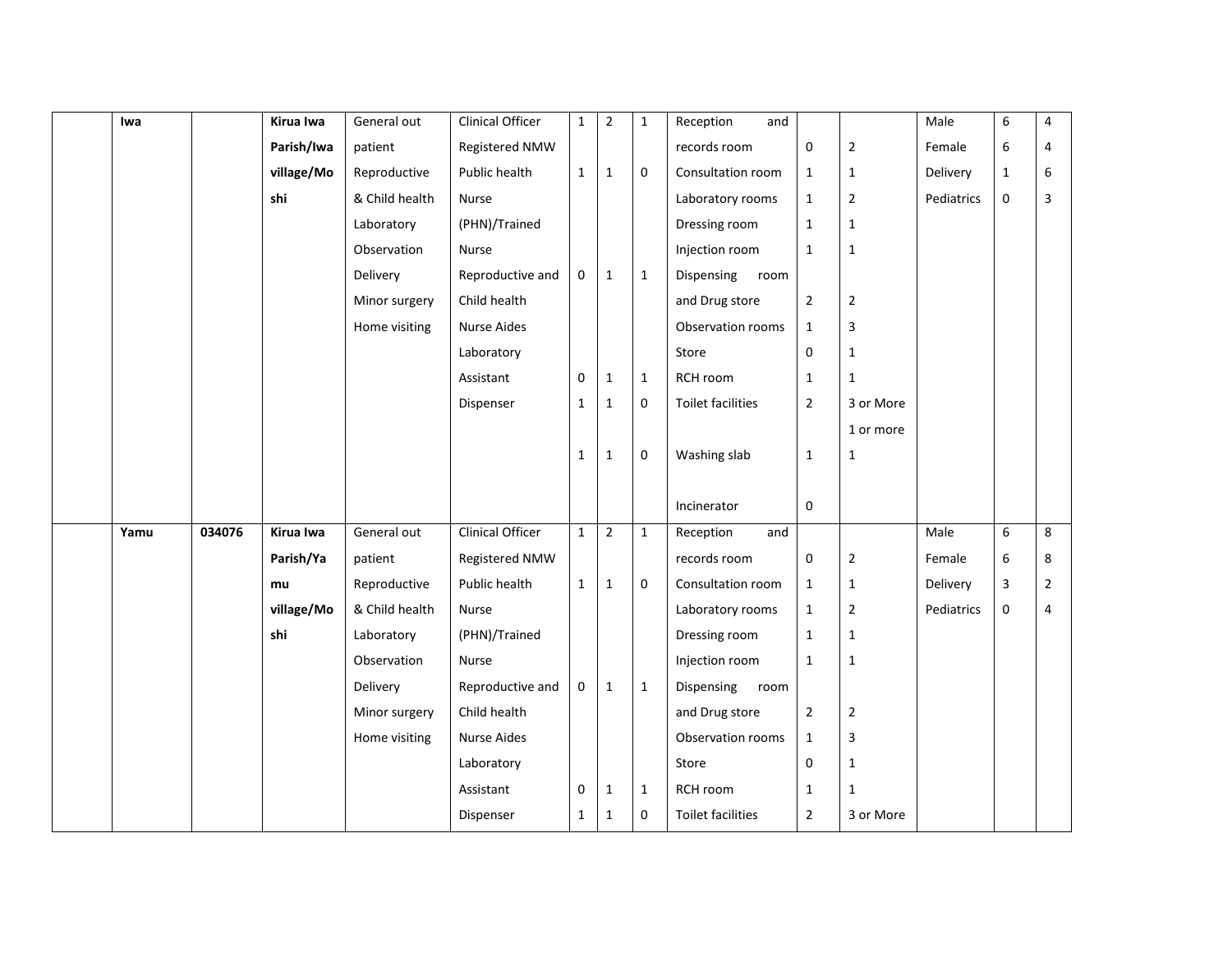|              |        |              |                |                         |                |                |              |                    |                  | 1 or more      |            |                |                |
|--------------|--------|--------------|----------------|-------------------------|----------------|----------------|--------------|--------------------|------------------|----------------|------------|----------------|----------------|
|              |        |              |                |                         | $\mathbf{1}$   | $\mathbf{1}$   | 0            | Washing slab       | $\mathbf{1}$     | $1\,$          |            |                |                |
|              |        |              |                |                         |                |                |              | Incinerator        | $\mathbf 0$      |                |            |                |                |
| <b>Umbwe</b> | 034030 | <b>Umbwe</b> | General out    | <b>Clinical Officer</b> | $\mathbf 0$    | $\overline{2}$ | $\mathbf{0}$ | Reception<br>and   |                  |                | Male       | $\overline{7}$ | $\overline{7}$ |
|              |        | Parish/Um    | patient        | Registered NMW          |                |                |              | records room       | $\mathbf{1}$     | $\overline{2}$ | Female     | 6              | 6              |
|              |        | bwe          | Laboratory     | Public health           | $\overline{2}$ | $\mathbf{1}$   | 0            | Consultation room  | $\mathbf 1$      | $1\,$          | Delivery   | $\pmb{0}$      | $\mathbf 0$    |
|              |        | village/     |                | Nurse                   |                |                |              | Laboratory rooms   | $\mathbf{1}$     | $\overline{2}$ | Pediatrics | $\pmb{0}$      | $\mathbf 0$    |
|              |        | Kibosho/M    |                | (PHN)/Trained           |                |                |              | Dressing room      | $\mathbf{1}$     | $\mathbf{1}$   |            |                |                |
|              |        | oshi         |                | Nurse                   |                |                |              | Injection room     | $\mathbf{1}$     | $\mathbf{1}$   |            |                |                |
|              |        |              |                | Reproductive and        | $\mathbf 0$    | $\mathbf{1}$   | $\mathbf 0$  | Dispensing room    |                  |                |            |                |                |
|              |        |              |                | Child health            |                |                |              | and Drug store     | $\mathbf{1}$     | $\overline{2}$ |            |                |                |
|              |        |              |                | <b>Nurse Aides</b>      |                |                |              | Observation rooms  | $\mathbf{1}$     | $\overline{3}$ |            |                |                |
|              |        |              |                | Laboratory              |                |                |              | Store              | $\mathbf 1$      | $1\,$          |            |                |                |
|              |        |              |                | Assistant               | $\mathbf{0}$   | $\mathbf{1}$   | $\mathbf 0$  | RCH room           | 0                | $\mathbf{1}$   |            |                |                |
|              |        |              |                | Dispenser               | $\mathbf{1}$   | $\mathbf{1}$   | $\mathbf 0$  | Toilet facilities  | $\overline{2}$   | 3 or More      |            |                |                |
|              |        |              |                |                         |                |                |              |                    |                  | 1 or more      |            |                |                |
|              |        |              |                |                         | $\mathbf{1}$   | $\mathbf{1}$   | $\mathbf 0$  | Washing slab       | $\mathbf{1}$     | $\mathbf{1}$   |            |                |                |
|              |        |              |                |                         |                |                |              |                    |                  |                |            |                |                |
|              |        |              |                |                         |                |                |              | Incinerator        | $\boldsymbol{0}$ |                |            |                |                |
| Mbahe -      |        | Mbahe-       | General out    | <b>Clinical Officer</b> | $\mathbf{1}$   | $\overline{2}$ | $\mathbf{1}$ | Reception<br>and   |                  |                | Male       | 6              | 6              |
| Aris         |        | <b>Aris</b>  | patient        | Registered NMW          |                |                |              | records room       | $\mathbf{1}$     | $\overline{2}$ | Female     | 6              | 6              |
|              |        | Parish/Mb    | Reproductive   | Public health           | $\overline{2}$ | $\mathbf{1}$   | $\mathbf 0$  | Consultation room  | $\mathbf{1}$     | $\mathbf{1}$   | Delivery   | 3              | 3              |
|              |        | ahe          | & Child health | Nurse                   |                |                |              | Laboratory rooms   | $\mathbf{1}$     | $\overline{2}$ | Pediatrics | $\pmb{0}$      | $\overline{4}$ |
|              |        | village/Ma   | Laboratory     | (PHN)/Trained           |                |                |              | Dressing room      | $\mathbf 1$      | $\mathbf 1$    |            |                |                |
|              |        | rangu/Mos    | Observation    | Nurse                   |                |                |              | Injection room     | $\mathbf{1}$     | $\mathbf{1}$   |            |                |                |
|              |        | hi           | Delivery       | Reproductive and        | $\overline{2}$ | $\mathbf{1}$   | 0            | Dispensing<br>room |                  |                |            |                |                |
|              |        |              | Minor surgery  | Child health            |                |                |              | and Drug store     | $\overline{2}$   | $\mathbf 2$    |            |                |                |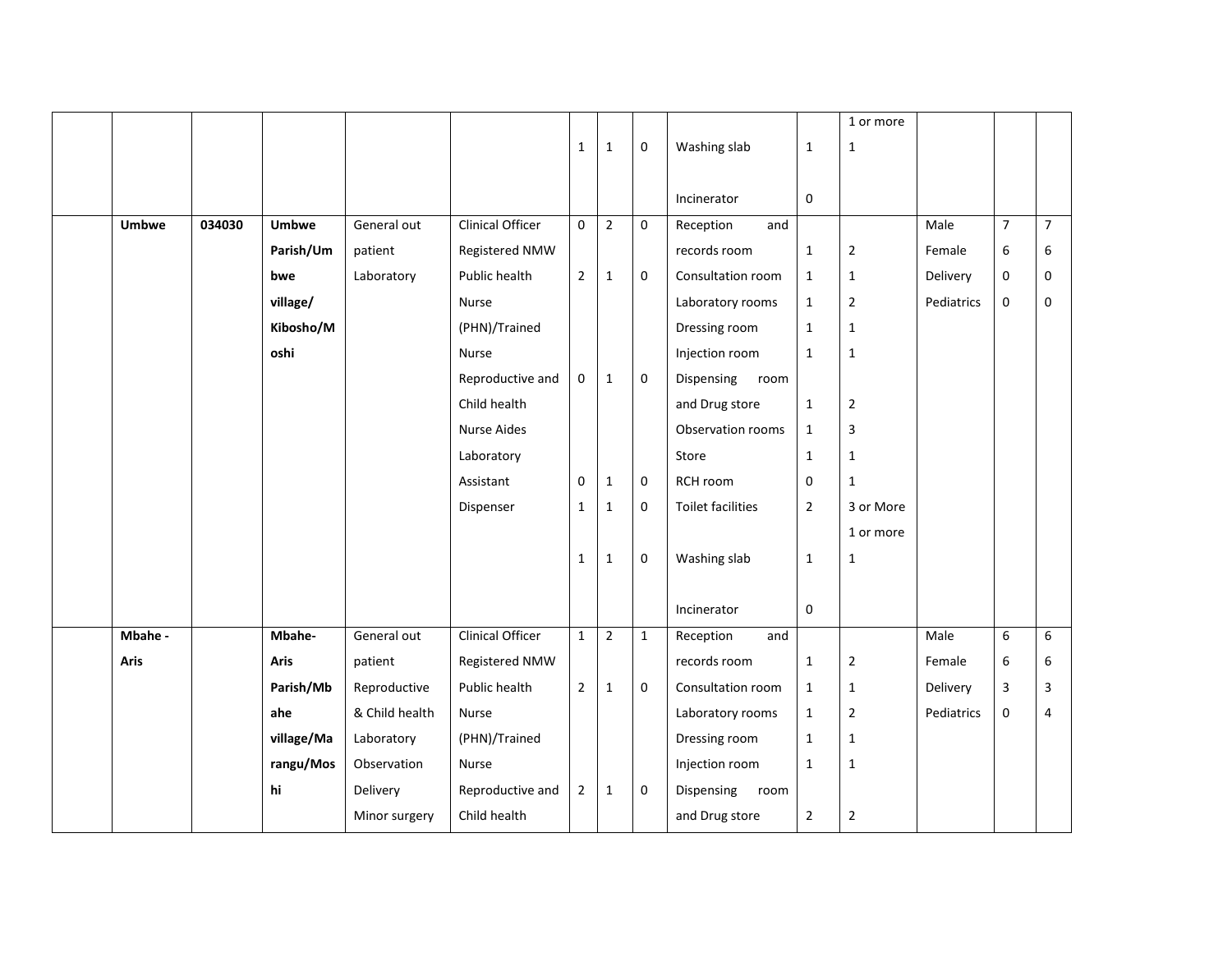|        |        |            | Home visiting  | <b>Nurse Aides</b>      |                |                |              | Observation rooms        | $\mathbf{1}$   | $\overline{3}$ |            |                         |                |
|--------|--------|------------|----------------|-------------------------|----------------|----------------|--------------|--------------------------|----------------|----------------|------------|-------------------------|----------------|
|        |        |            |                | Laboratory              |                |                |              | Store                    | $\mathbf 1$    | $\mathbf 1$    |            |                         |                |
|        |        |            |                | Assistant               | $\mathbf 0$    | $\mathbf{1}$   | $\mathbf 0$  | RCH room                 | $\mathbf{1}$   | 1              |            |                         |                |
|        |        |            |                | Dispenser               | $\mathbf 0$    | $\mathbf{1}$   | $\mathbf 0$  | <b>Toilet facilities</b> | 6              | 3 or More      |            |                         |                |
|        |        |            |                |                         |                |                |              |                          |                | 1 or more      |            |                         |                |
|        |        |            |                |                         | 1              | $\mathbf{1}$   | 0            | Washing slab             | $\mathbf 0$    | $\mathbf{1}$   |            |                         |                |
|        |        |            |                |                         |                |                |              |                          |                |                |            |                         |                |
|        |        |            |                |                         |                |                |              | Incinerator              | $\mathbf 0$    |                |            |                         |                |
| Maua   | 034016 | Maua       | General out    | <b>Clinical Officer</b> | $\mathbf{1}$   | $\overline{2}$ | $\mathbf{1}$ | Reception<br>and         |                |                | Male       | 4                       | $\overline{4}$ |
|        |        | Parish/Kyo | patient        | Registered NMW          |                |                |              | records room             | $\mathbf 1$    | $\overline{2}$ | Female     | 3                       | 4              |
|        |        | u          | Reproductive   | Public health           | $\mathbf{1}$   | $\mathbf{1}$   | $\mathbf 0$  | Consultation room        | $\mathbf{1}$   | $\mathbf{1}$   | Delivery   | 4                       | 4              |
|        |        | village/Mo | & Child health | Nurse                   |                |                |              | Laboratory rooms         | $\mathbf{1}$   | $\overline{2}$ | Pediatrics | 0                       | 0              |
|        |        | shi        | Laboratory     | (PHN)/Trained           |                |                |              | Dressing room            | $\mathbf 1$    | $\mathbf{1}$   |            |                         |                |
|        |        |            | Observation    | Nurse                   |                |                |              | Injection room           | $\mathbf{1}$   | $\mathbf 1$    |            |                         |                |
|        |        |            | Delivery       | Reproductive and        | 0              | $\mathbf{1}$   | $\mathbf 0$  | Dispensing<br>room       |                |                |            |                         |                |
|        |        |            | Minor surgery  | Child health            |                |                |              | and Drug store           | $\mathbf{1}$   | $\overline{2}$ |            |                         |                |
|        |        |            | Home visiting  | <b>Nurse Aides</b>      |                |                |              | Observation rooms        | $\mathbf 1$    | 3              |            |                         |                |
|        |        |            |                | Laboratory              |                |                |              | Store                    | $\mathbf 1$    | $\mathbf{1}$   |            |                         |                |
|        |        |            |                | Assistant               | $\mathbf 0$    | $\mathbf{1}$   | $\mathbf 0$  | RCH room                 | $\mathbf{1}$   | 1              |            |                         |                |
|        |        |            |                | Dispenser               | $\mathbf{1}$   | $\mathbf 1$    | $\mathbf 0$  | <b>Toilet facilities</b> | $\overline{2}$ | 3 or More      |            |                         |                |
|        |        |            |                |                         |                |                |              |                          |                | 1 or more      |            |                         |                |
|        |        |            |                |                         | $\mathbf{1}$   | $\mathbf{1}$   | $\mathbf 0$  | Washing slab             | 0              | $\mathbf{1}$   |            |                         |                |
|        |        |            |                |                         |                |                |              |                          |                |                |            |                         |                |
|        |        |            |                |                         |                |                |              | Incinerator              | $\pmb{0}$      |                |            |                         |                |
| Makomu |        | Makomu     | General out    | <b>Clinical Officer</b> | $\mathbf{1}$   | $\overline{2}$ | $\mathbf{1}$ | Reception<br>and         |                |                | Male       | $\overline{\mathbf{3}}$ | $\overline{7}$ |
|        |        | Parish/Ma  | patient        | Registered NMW          |                |                |              | records room             | $\mathbf 1$    | $\overline{2}$ | Female     | 10                      | 0              |
|        |        | komu       | Reproductive   | Public health           | $\overline{2}$ | $\mathbf{1}$   | $\mathbf 0$  | Consultation room        | $\mathbf{1}$   | $\mathbf{1}$   | Delivery   | 4                       | 6              |
|        |        | Kyala      | & Child health | Nurse                   |                |                |              | Laboratory rooms         | $\mathbf{1}$   | $\overline{2}$ | Pediatrics | 0                       | 0              |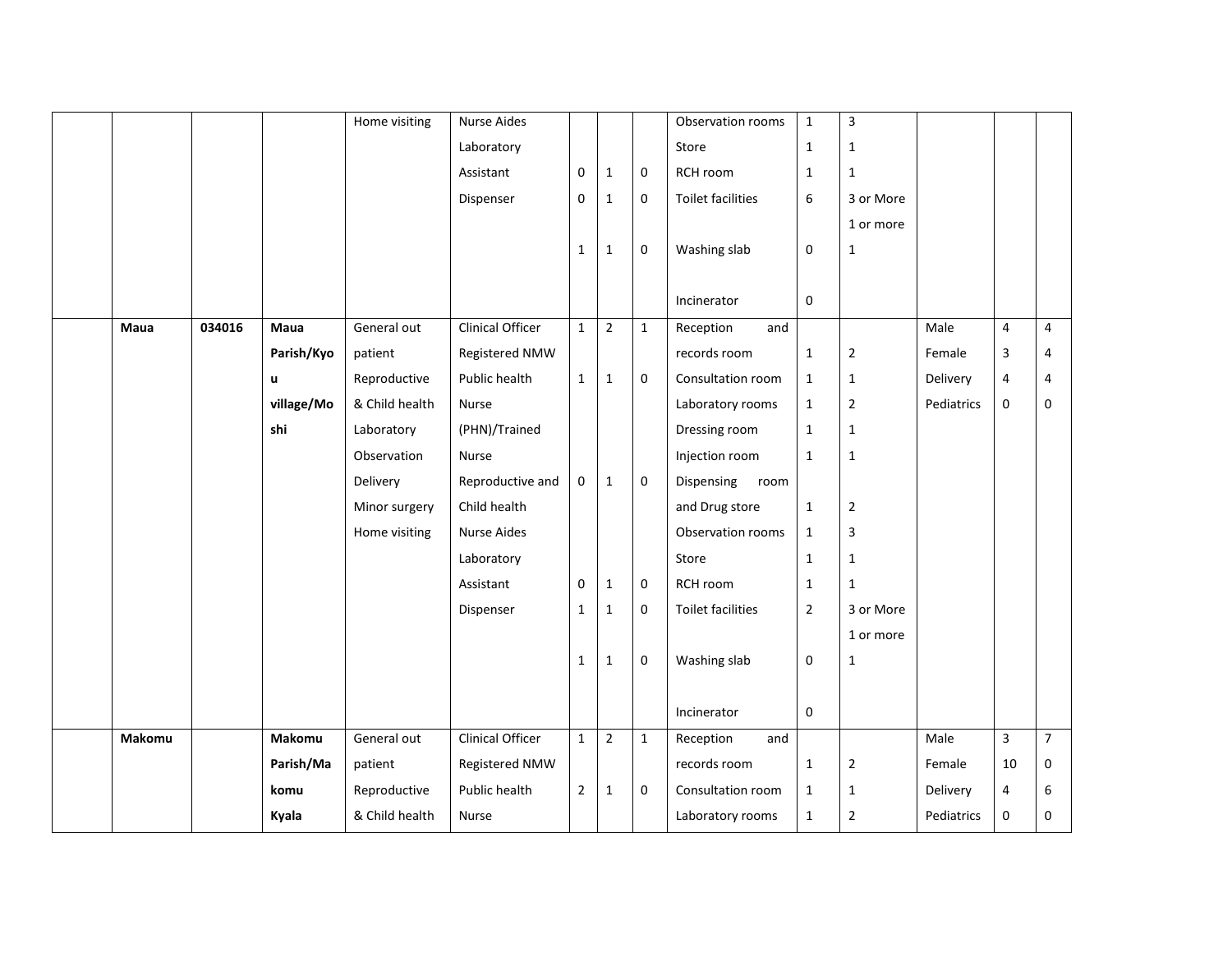|     |        |        | village/Ma | Laboratory     | (PHN)/Trained           |              |              |             | Dressing room            | $\mathbf 1$    | $\mathbf{1}$   |            |   |                |
|-----|--------|--------|------------|----------------|-------------------------|--------------|--------------|-------------|--------------------------|----------------|----------------|------------|---|----------------|
|     |        |        | rangu/Mos  | Observation    | Nurse                   |              |              |             | Injection room           | $\mathbf 1$    | $\mathbf 1$    |            |   |                |
|     |        |        | hi         | Delivery       | Reproductive and        | 0            | $\mathbf{1}$ | $\pmb{0}$   | Dispensing<br>room       |                |                |            |   |                |
|     |        |        |            | Minor surgery  | Child health            |              |              |             | and Drug store           | $\mathbf 1$    | $\overline{2}$ |            |   |                |
|     |        |        |            | Home visiting  | <b>Nurse Aides</b>      |              |              |             | Observation rooms        | $\mathbf{1}$   | 3              |            |   |                |
|     |        |        |            |                | Laboratory              |              |              |             | Store                    | $\mathbf 1$    | $\mathbf{1}$   |            |   |                |
|     |        |        |            |                | Assistant               | $\mathbf 0$  | $\mathbf{1}$ | 0           | RCH room                 | $\mathbf 1$    | $\mathbf{1}$   |            |   |                |
|     |        |        |            |                | Dispenser               | $\mathbf{1}$ | $\mathbf{1}$ | $\pmb{0}$   | <b>Toilet facilities</b> | $\overline{4}$ | 3 or More      |            |   |                |
|     |        |        |            |                |                         |              |              |             |                          |                | 1 or more      |            |   |                |
|     |        |        |            |                |                         | $\mathbf{1}$ | $\mathbf{1}$ | $\pmb{0}$   | Washing slab             | $\mathbf 1$    | $\mathbf{1}$   |            |   |                |
|     |        |        |            |                |                         |              |              |             |                          |                |                |            |   |                |
|     |        |        |            |                |                         |              |              |             | Incinerator              | $\pmb{0}$      |                |            |   |                |
| Hai | Narumu | 035016 | Narumu     | General out    | <b>Clinical Officer</b> | $\mathbf{1}$ | $\mathbf 2$  | $\mathbf 1$ | Reception<br>and         |                |                | Male       | 5 | $\overline{2}$ |
|     |        |        | Parish/Nar | patient        | Registered NMW          |              |              |             | records room             | $\mathbf 1$    | $\overline{2}$ | Female     | 6 | $\mathbf{2}$   |
|     |        |        | umu        | Reproductive   | Public health           | $\mathbf{1}$ | $\mathbf{1}$ | $\pmb{0}$   | Consultation room        | $\mathbf 1$    | $\mathbf{1}$   | Delivery   | 3 | $\mathbf{1}$   |
|     |        |        | village    | & Child health | Nurse                   |              |              |             | Laboratory rooms         | $\mathbf 1$    | $\overline{2}$ | Pediatrics | 0 | $\mathbf{0}$   |
|     |        |        |            | Laboratory     | (PHN)/Trained           |              |              |             | Dressing room            | $\mathbf{1}$   | $\mathbf{1}$   |            |   |                |
|     |        |        |            | Observation    | Nurse                   |              |              |             | Injection room           | $\mathbf{1}$   | $\mathbf{1}$   |            |   |                |
|     |        |        |            | Delivery       | Reproductive and        | 0            | $\mathbf{1}$ | $\mathbf 0$ | Dispensing<br>room       |                |                |            |   |                |
|     |        |        |            | Minor surgery  | Child health            |              |              |             | and Drug store           | $\mathbf 2$    | $\overline{2}$ |            |   |                |
|     |        |        |            | Home visiting  | Nurse Aides             |              |              |             | Observation rooms        | $\mathbf{1}$   | 3              |            |   |                |
|     |        |        |            |                | Laboratory              |              |              |             | Store                    | $\mathbf 1$    | $\mathbf 1$    |            |   |                |
|     |        |        |            |                | Assistant               | 0            | $\mathbf{1}$ | $1\,$       | RCH room                 | $\mathbf 1$    | $\mathbf{1}$   |            |   |                |
|     |        |        |            |                | Dispenser               | $\mathbf{1}$ | $\mathbf{1}$ | $\mathbf 0$ | <b>Toilet facilities</b> | $\overline{2}$ | 3 or More      |            |   |                |
|     |        |        |            |                |                         |              |              |             |                          |                | 1 or more      |            |   |                |
|     |        |        |            |                |                         | $\mathbf{1}$ | $\mathbf{1}$ | $\pmb{0}$   | Washing slab             | $\pmb{0}$      | $\mathbf 1$    |            |   |                |
|     |        |        |            |                |                         |              |              |             |                          |                |                |            |   |                |
|     |        |        |            |                |                         |              |              |             | Incinerator              | $\pmb{0}$      |                |            |   |                |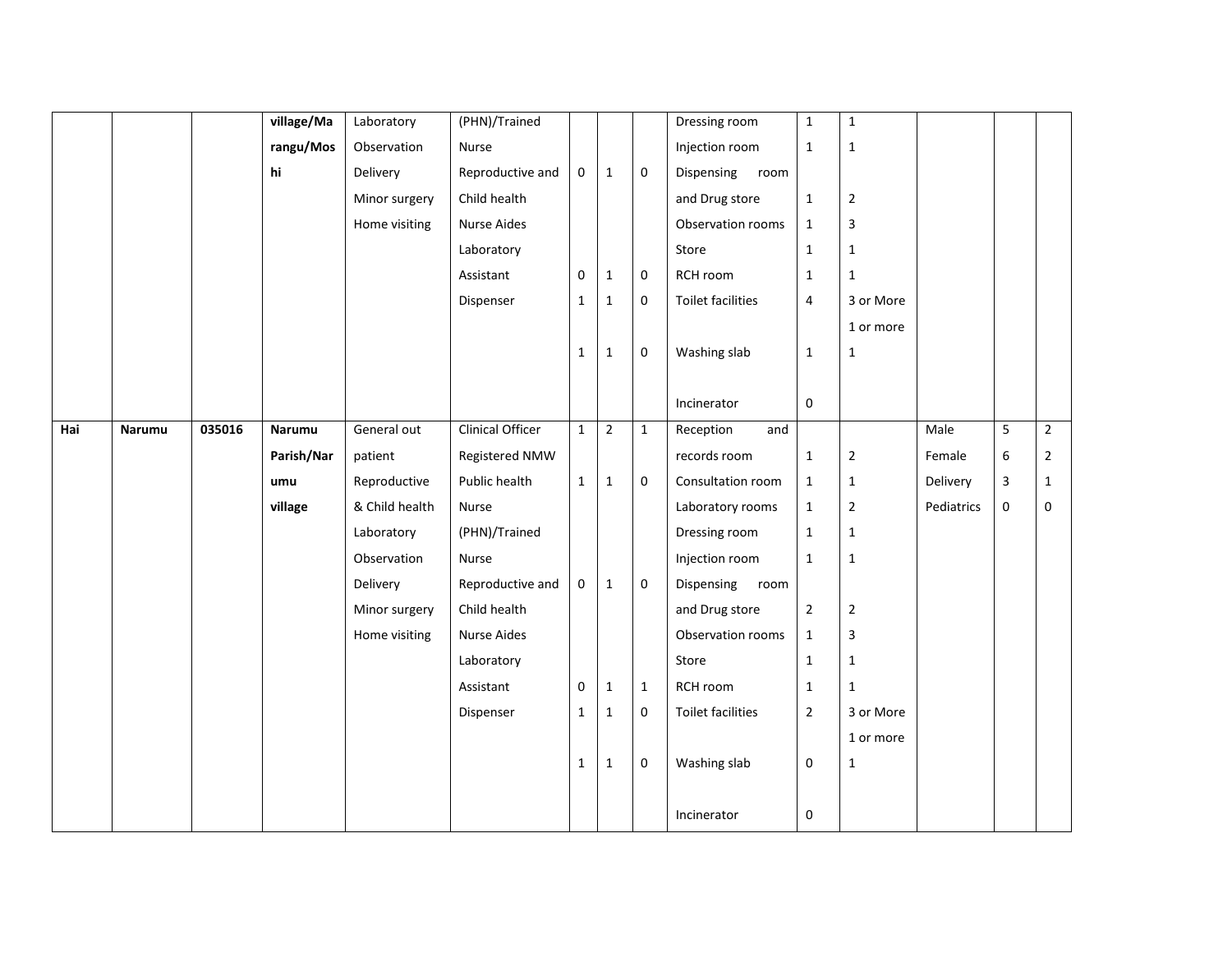| Mbosho     | 035014 | Mbosho     | General out    | Clinical Officer        | $\mathbf{1}$ | $\overline{2}$ | $\mathbf{1}$ | Reception<br>and         |              |                | Male       | 3              | $\overline{2}$ |
|------------|--------|------------|----------------|-------------------------|--------------|----------------|--------------|--------------------------|--------------|----------------|------------|----------------|----------------|
|            |        | Parish/Kw  | patient        | Registered NMW          |              |                |              | records room             | $\mathbf{1}$ | $\mathbf 2$    | Female     | 4              | 4              |
|            |        | are        | Reproductive   | Public health           | $\mathbf{1}$ | $\mathbf{1}$   | $\mathbf 0$  | Consultation room        | $\mathbf{1}$ | $\mathbf{1}$   | Delivery   | $\overline{2}$ | 3              |
|            |        | village/Bo | & Child health | Nurse                   |              |                |              | Laboratory rooms         | $\mathbf{1}$ | $\overline{2}$ | Pediatrics | $\pmb{0}$      | 0              |
|            |        | man'gomb   | Laboratory     | (PHN)/Trained           |              |                |              | Dressing room            | $\mathbf{1}$ | $\mathbf{1}$   |            |                |                |
|            |        | e          | Observation    | Nurse                   |              |                |              | Injection room           | $\mathbf{1}$ | $\mathbf{1}$   |            |                |                |
|            |        |            | Delivery       | Reproductive and        | 0            | $\mathbf{1}$   | $\mathbf{1}$ | Dispensing<br>room       |              |                |            |                |                |
|            |        |            | Minor surgery  | Child health            |              |                |              | and Drug store           | $\mathbf{1}$ | $\mathbf 2$    |            |                |                |
|            |        |            | Home visiting  | <b>Nurse Aides</b>      |              |                |              | Observation rooms        | $\mathbf{1}$ | 3              |            |                |                |
|            |        |            |                | Laboratory              |              |                |              | Store                    | 0            | $\mathbf{1}$   |            |                |                |
|            |        |            |                | Assistant               | $\mathbf 0$  | $\mathbf{1}$   | $\mathbf{1}$ | RCH room                 | $\mathbf{1}$ | $\mathbf{1}$   |            |                |                |
|            |        |            |                | Dispenser               | $\mathbf{1}$ | $\mathbf{1}$   | $\mathbf 0$  | <b>Toilet facilities</b> | $\mathbf{1}$ | 3 or More      |            |                |                |
|            |        |            |                |                         |              |                |              |                          |              | 1 or more      |            |                |                |
|            |        |            |                |                         | $\mathbf{1}$ | $\mathbf{1}$   | $\mathbf 0$  | Washing slab             | 0            | $\mathbf{1}$   |            |                |                |
|            |        |            |                |                         |              |                |              |                          |              |                |            |                |                |
|            |        |            |                |                         |              |                |              | Incinerator              | 0            |                |            |                |                |
| St. Mary's | 035025 | <b>KIA</b> | General out    | <b>Clinical Officer</b> | $\mathbf{1}$ | $\overline{2}$ | $\mathbf{1}$ | Reception<br>and         |              |                | Male       | $\pmb{0}$      | $\mathbf 0$    |
|            |        | Parish/KIA | patient        | Registered NMW          |              |                |              | records room             | 0            | $\overline{2}$ | Female     | $\mathbf 0$    | $\mathbf 0$    |
|            |        | /Bomang'o  | Reproductive   | Public health           | $\mathbf{1}$ | $\mathbf{1}$   | $\mathbf 0$  | Consultation room        | 0            | $\mathbf{1}$   | Delivery   | $\pmb{0}$      | 0              |
|            |        | mbe        | & Child health | Nurse                   |              |                |              | Laboratory rooms         | 0            | $\overline{2}$ | Pediatrics | $\mathbf 0$    | 0              |
|            |        |            | Laboratory     | (PHN)/Trained           |              |                |              | Dressing room            | 0            | $\mathbf{1}$   |            |                |                |
|            |        |            | Observation    | Nurse                   |              |                |              | Injection room           | 0            | $\mathbf{1}$   |            |                |                |
|            |        |            | Delivery       | Reproductive and        | 0            | $\mathbf 1$    | $\mathbf 0$  | Dispensing room          |              |                |            |                |                |
|            |        |            | Minor surgery  | Child health            |              |                |              | and Drug store           | 0            | $\overline{2}$ |            |                |                |
|            |        |            | Home visiting  | Nurse Aides             |              |                |              | Observation rooms        | 0            | 3              |            |                |                |
|            |        |            |                | Laboratory              |              |                |              | Store                    | 0            | $\mathbf{1}$   |            |                |                |
|            |        |            |                | Assistant               | $\mathbf 0$  | 1              | $\mathbf 0$  | RCH room                 | 0            | 1              |            |                |                |
|            |        |            |                | Dispenser               | $\mathbf 0$  | $\mathbf{1}$   | $\mathbf 0$  | <b>Toilet facilities</b> | 0            | 3 or More      |            |                |                |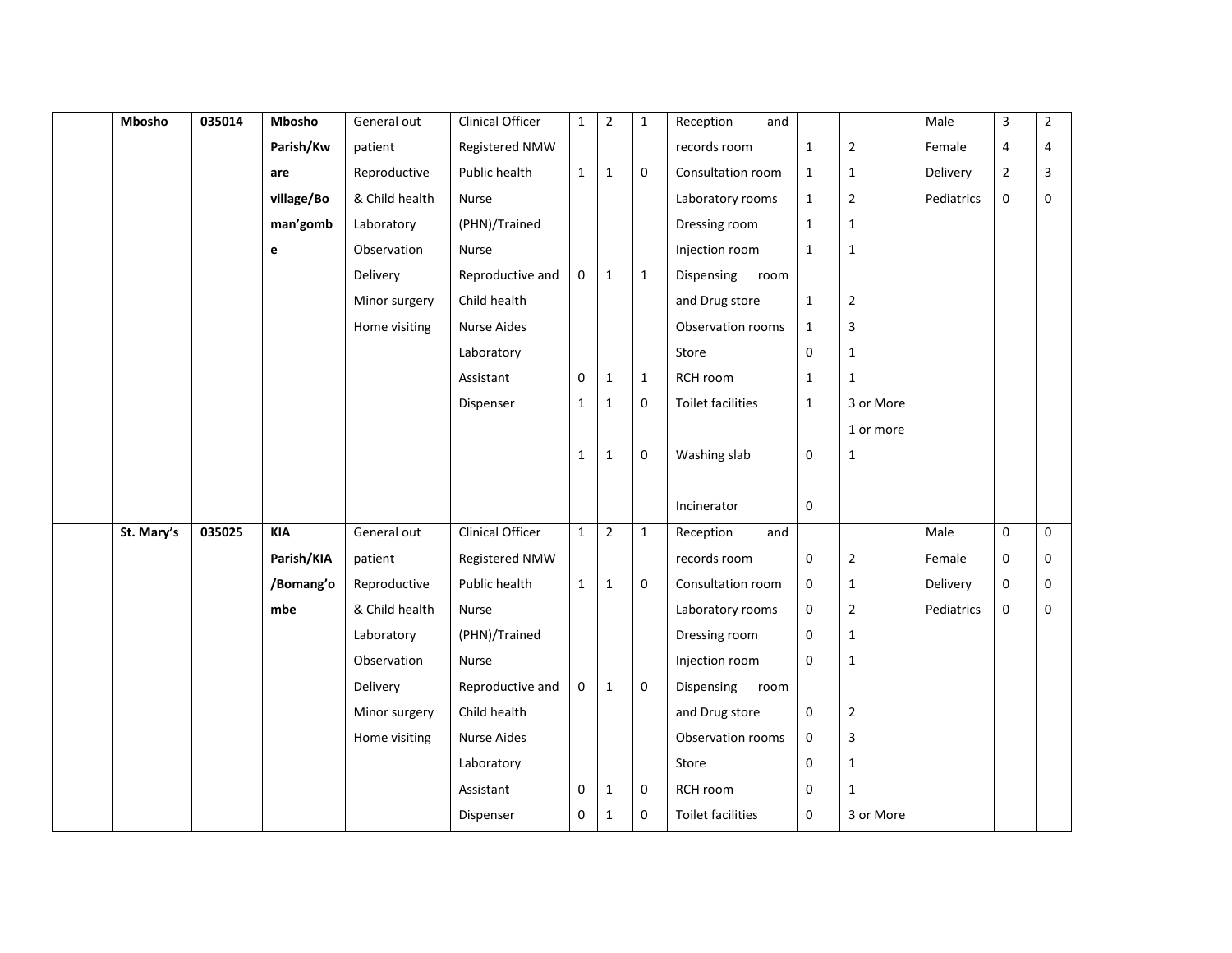|          |        |              |                |                         |                |                |              |                          |                | 1 or more      |            |                |                |
|----------|--------|--------------|----------------|-------------------------|----------------|----------------|--------------|--------------------------|----------------|----------------|------------|----------------|----------------|
|          |        |              |                |                         | $\mathbf{1}$   | $\mathbf{1}$   | $\mathbf{1}$ | Washing slab             | 0              | $\mathbf{1}$   |            |                |                |
|          |        |              |                |                         |                |                |              |                          |                |                |            |                |                |
|          |        |              |                |                         |                |                |              | Incinerator              | 0              |                |            |                |                |
| Rundugai | 035020 | Rundugai     | General out    | <b>Clinical Officer</b> | $\mathbf{1}$   | $\overline{2}$ | $\mathbf 1$  | Reception<br>and         |                |                | Male       | 6              | $\overline{2}$ |
|          |        | Parish/Run   | patient        | Registered NMW          |                |                |              | records room             | $\mathbf 1$    | $\overline{2}$ | Female     | 6              | $\overline{2}$ |
|          |        | dugai        | Reproductive   | Public health           | $\mathbf{1}$   | $\mathbf{1}$   | $\mathbf 0$  | Consultation room        | $\mathbf{1}$   | $\mathbf{1}$   | Delivery   | $\overline{2}$ | $\overline{2}$ |
|          |        | village/Bo   | & Child health | Nurse                   |                |                |              | Laboratory rooms         | $\mathbf{1}$   | $\overline{2}$ | Pediatrics | $\pmb{0}$      | $\mathbf{0}$   |
|          |        | man'gomb     | Laboratory     | (PHN)/Trained           |                |                |              | Dressing room            | $\mathbf{1}$   | $\mathbf{1}$   |            |                |                |
|          |        | $\mathbf{e}$ | Observation    | Nurse                   |                |                |              | Injection room           | $\mathbf{1}$   | $\mathbf{1}$   |            |                |                |
|          |        |              | Delivery       | Reproductive and        | $\mathbf{0}$   | $\mathbf{1}$   | $\mathbf 0$  | Dispensing<br>room       |                |                |            |                |                |
|          |        |              | Minor surgery  | Child health            |                |                |              | and Drug store           | $\mathbf 2$    | $\overline{2}$ |            |                |                |
|          |        |              | Home visiting  | <b>Nurse Aides</b>      |                |                |              | Observation rooms        | $\mathbf{1}$   | 3              |            |                |                |
|          |        |              |                | Laboratory              |                |                |              | Store                    | $\mathbf 1$    | $1\,$          |            |                |                |
|          |        |              |                | Assistant               | $\mathbf 0$    | $1\,$          | $\mathbf 0$  | RCH room                 | $\mathbf{1}$   | $\mathbf{1}$   |            |                |                |
|          |        |              |                | Dispenser               | 1              | $\mathbf{1}$   | $\mathbf 0$  | <b>Toilet facilities</b> | $\overline{2}$ | 3 or More      |            |                |                |
|          |        |              |                |                         |                |                |              |                          |                | 1 or more      |            |                |                |
|          |        |              |                |                         | $\mathbf{1}$   | $\mathbf{1}$   | 0            | Washing slab             | $\mathbf 1$    | $\mathbf{1}$   |            |                |                |
|          |        |              |                |                         |                |                |              |                          |                |                |            |                |                |
|          |        |              |                |                         |                |                |              | Incinerator              | 0              |                |            |                |                |
| Mango    | 034014 | Mango        | General out    | Clinical Officer        | $\mathbf{1}$   | $\overline{2}$ | $\mathbf{1}$ | Reception<br>and         |                |                | Male       | 5              | 5              |
|          |        | Parish/Mlo   | patient        | Registered NMW          |                |                |              | records room             | $\mathbf 1$    | $\overline{2}$ | Female     | 3              | 3              |
|          |        | e            | Reproductive   | Public health           | $\overline{2}$ | $\mathbf{1}$   | $\mathbf 0$  | Consultation room        | $\mathbf{1}$   | $\mathbf{1}$   | Delivery   | $\mathsf 3$    | $\overline{3}$ |
|          |        | village/Kib  | & Child health | <b>Nurse</b>            |                |                |              | Laboratory rooms         | $\mathbf{1}$   | $\overline{2}$ | Pediatrics | 3              | $\overline{3}$ |
|          |        | osho         | Laboratory     | (PHN)/Trained           |                |                |              | Dressing room            | $\mathbf 1$    | $1\,$          |            |                |                |
|          |        | Mango        | Observation    | Nurse                   |                |                |              | Injection room           | $\mathbf{1}$   | $\mathbf{1}$   |            |                |                |
|          |        |              | Delivery       | Reproductive and        | $\mathbf 0$    | $\mathbf{1}$   | 0            | Dispensing<br>room       |                |                |            |                |                |
|          |        |              | Minor surgery  | Child health            |                |                |              | and Drug store           | $\overline{2}$ | $\mathbf 2$    |            |                |                |
|          |        |              |                |                         |                |                |              |                          |                |                |            |                |                |
|          |        |              |                |                         |                |                |              |                          |                |                |            |                |                |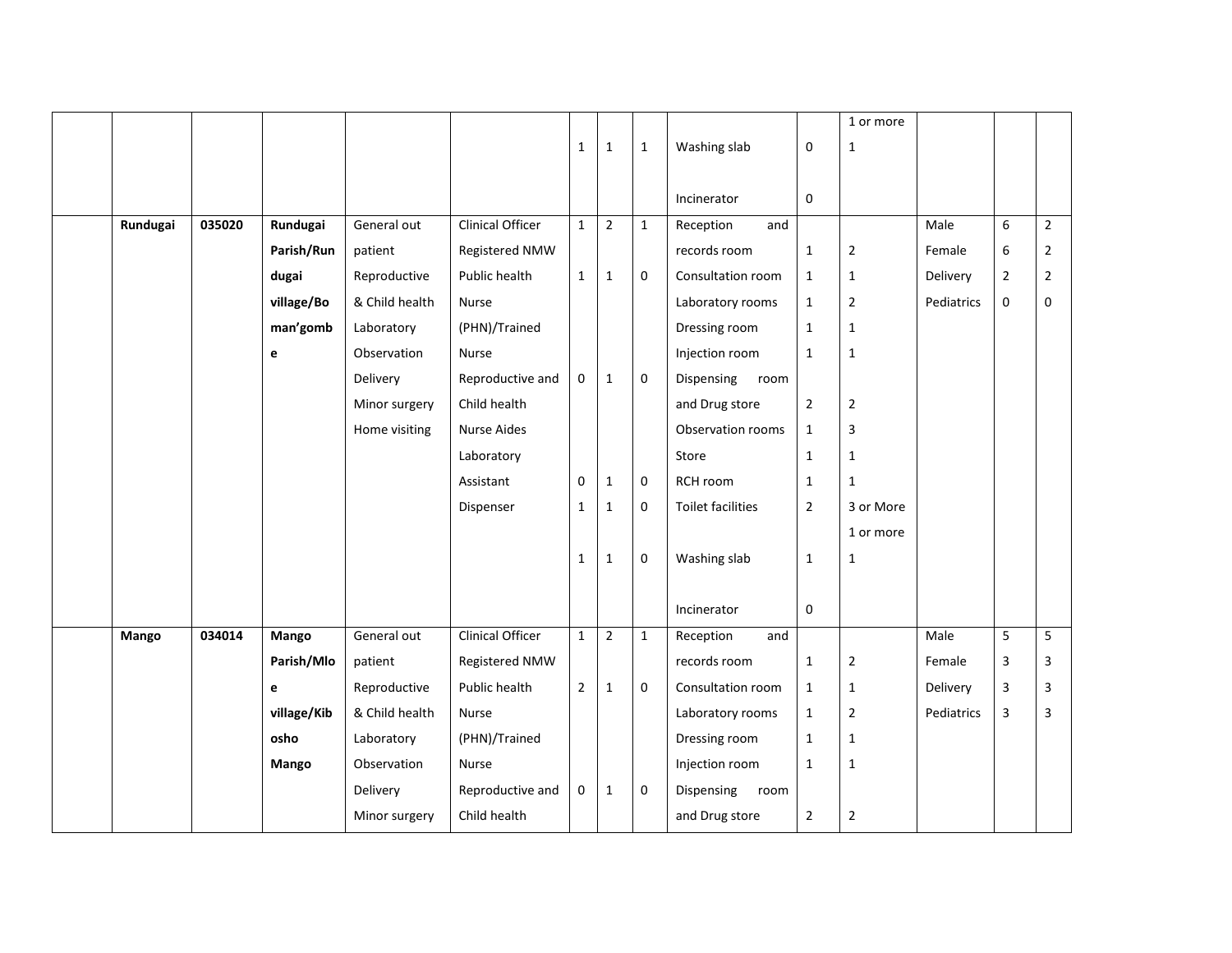|      |           |        |             | Home visiting  | <b>Nurse Aides</b>      |              |                |              | Observation rooms        | $\mathbf{1}$   | $\overline{3}$ |            |   |                |
|------|-----------|--------|-------------|----------------|-------------------------|--------------|----------------|--------------|--------------------------|----------------|----------------|------------|---|----------------|
|      |           |        |             |                | Laboratory              |              |                |              | Store                    | $\mathbf{1}$   | $\mathbf{1}$   |            |   |                |
|      |           |        |             |                | Assistant               | $\mathbf 0$  | $\mathbf{1}$   | $\mathbf 0$  | RCH room                 | $\mathbf{1}$   | 1              |            |   |                |
|      |           |        |             |                | Dispenser               | $\mathbf{1}$ | $1\,$          | $\mathbf 0$  | <b>Toilet facilities</b> | $\overline{2}$ | 3 or More      |            |   |                |
|      |           |        |             |                |                         |              |                |              |                          |                | 1 or more      |            |   |                |
|      |           |        |             |                |                         | $\mathbf{1}$ | $\mathbf{1}$   | 0            | Washing slab             | $\mathbf{1}$   | 1              |            |   |                |
|      |           |        |             |                |                         |              |                |              |                          |                |                |            |   |                |
|      |           |        |             |                |                         |              |                |              | Incinerator              | $\mathbf{0}$   |                |            |   |                |
| Siha | Ashengai  | 035002 | Karansi     | General out    | <b>Clinical Officer</b> | $\mathbf{1}$ | $\overline{2}$ | $\mathbf{1}$ | Reception<br>and         |                |                | Male       | 6 | $\overline{2}$ |
|      |           |        | Parish/Kar  | patient        | Registered NMW          |              |                |              | records room             | $\mathbf{1}$   | $\overline{2}$ | Female     | 5 | 3              |
|      |           |        | ansi        | Reproductive   | Public health           | $\mathbf{1}$ | $\mathbf{1}$   | $\mathbf 0$  | Consultation room        | $\mathbf{1}$   | $\mathbf{1}$   | Delivery   | 3 | $\overline{2}$ |
|      |           |        | village/san | & Child health | Nurse                   |              |                |              | Laboratory rooms         | $\mathbf{1}$   | $\overline{2}$ | Pediatrics | 0 | 0              |
|      |           |        | ya Juu      | Laboratory     | (PHN)/Trained           |              |                |              | Dressing room            | $\mathbf{1}$   | $\mathbf{1}$   |            |   |                |
|      |           |        |             | Observation    | Nurse                   |              |                |              | Injection room           | $\mathbf{1}$   | $\mathbf 1$    |            |   |                |
|      |           |        |             | Delivery       | Reproductive and        | $\mathbf 0$  | $\mathbf{1}$   | 0            | Dispensing<br>room       |                |                |            |   |                |
|      |           |        |             | Minor surgery  | Child health            |              |                |              | and Drug store           | $\overline{2}$ | $\overline{2}$ |            |   |                |
|      |           |        |             | Home visiting  | Nurse Aides             |              |                |              | Observation rooms        | $\mathbf{1}$   | 3              |            |   |                |
|      |           |        |             |                | Laboratory              |              |                |              | Store                    | $\mathbf{1}$   | $\mathbf{1}$   |            |   |                |
|      |           |        |             |                | Assistant               | $\mathbf 0$  | $\mathbf{1}$   | $\mathbf 0$  | RCH room                 | $\mathbf{1}$   | 1              |            |   |                |
|      |           |        |             |                | Dispenser               | $\mathbf 1$  | $\mathbf 1$    | 0            | <b>Toilet facilities</b> | $\overline{2}$ | 3 or More      |            |   |                |
|      |           |        |             |                |                         |              |                |              |                          |                | 1 or more      |            |   |                |
|      |           |        |             |                |                         | $\mathbf{1}$ | $1\,$          | 0            | Washing slab             | 0              | $\mathbf{1}$   |            |   |                |
|      |           |        |             |                |                         |              |                |              |                          |                |                |            |   |                |
|      |           |        |             |                |                         |              |                |              | Incinerator              | 0              |                |            |   |                |
|      | Sanya Juu | 035021 | Sanya Juu   | General out    | Clinical Officer        | $\mathbf{1}$ | $\overline{2}$ | $\mathbf{1}$ | Reception<br>and         |                |                | Male       | 4 | $\overline{2}$ |
|      |           |        | Parish/San  | patient        | Registered NMW          |              |                |              | records room             | $\mathbf{1}$   | $\overline{2}$ | Female     | 4 | $\overline{2}$ |
|      |           |        | ya juu      | Reproductive   | Public health           | $\mathbf{1}$ | $\mathbf{1}$   | 0            | Consultation room        | $\mathbf{1}$   | 1              | Delivery   | 3 | $\mathbf{1}$   |
|      |           |        | village     | & Child health | Nurse                   |              |                |              | Laboratory rooms         | $\mathbf{1}$   | $\overline{2}$ | Pediatrics | 0 | 0              |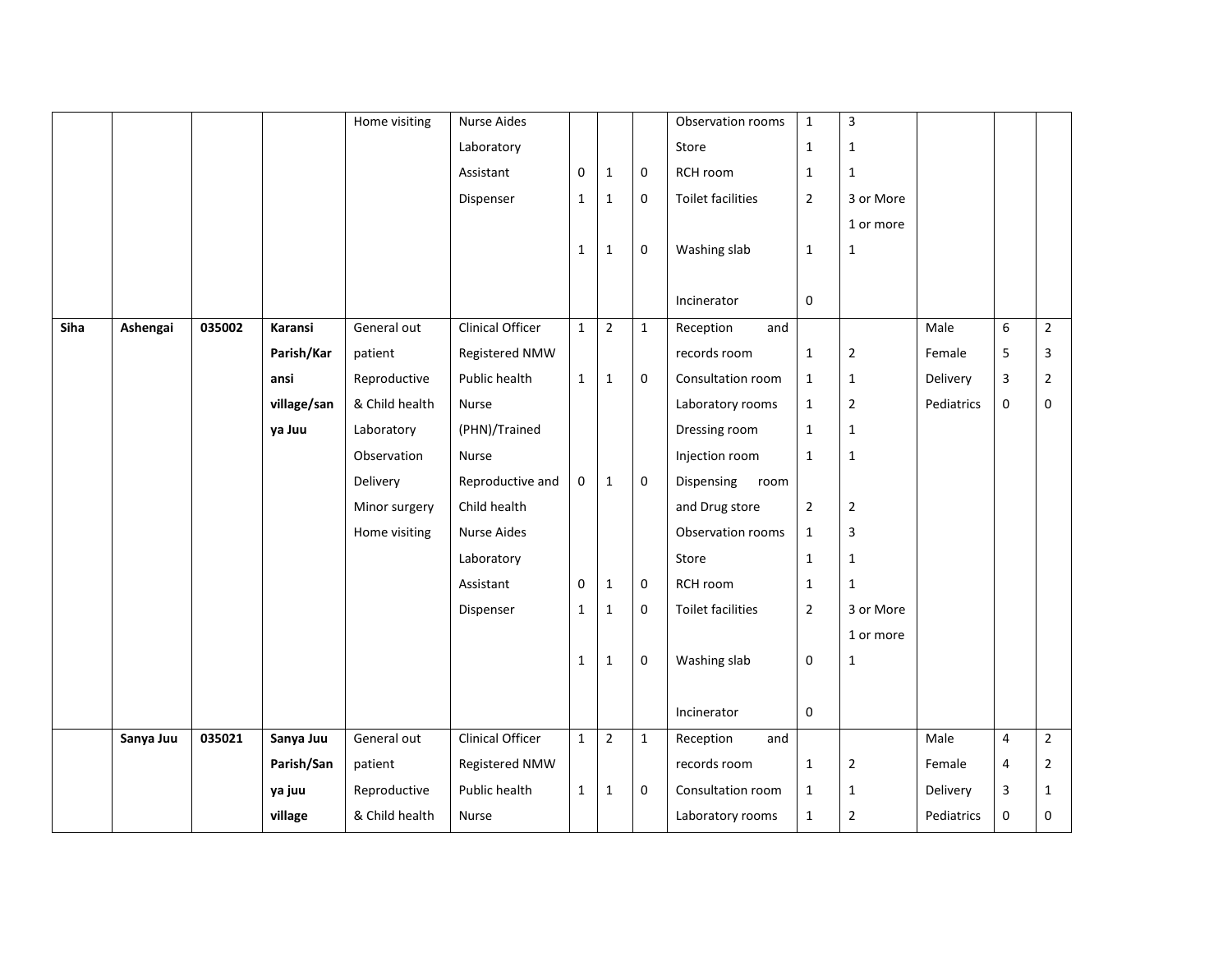|                  |        |            | Laboratory     | (PHN)/Trained      |              |                |              | Dressing room      | $\mathbf 1$    | $\mathbf 1$    |            |                         |                |
|------------------|--------|------------|----------------|--------------------|--------------|----------------|--------------|--------------------|----------------|----------------|------------|-------------------------|----------------|
|                  |        |            | Observation    | Nurse              |              |                |              | Injection room     | $\mathbf 1$    | $\mathbf 1$    |            |                         |                |
|                  |        |            | Delivery       | Reproductive and   | 0            | $\mathbf{1}$   | $\mathbf 0$  | Dispensing<br>room |                |                |            |                         |                |
|                  |        |            | Minor surgery  | Child health       |              |                |              | and Drug store     | $\mathbf 2$    | $\overline{2}$ |            |                         |                |
|                  |        |            | Home visiting  | <b>Nurse Aides</b> |              |                |              | Observation rooms  | $\mathbf{1}$   | 3              |            |                         |                |
|                  |        |            |                | Laboratory         |              |                |              | Store              | $\mathbf{1}$   | $\mathbf{1}$   |            |                         |                |
|                  |        |            |                | Assistant          | $\mathbf 0$  | $\mathbf{1}$   | $\mathbf 0$  | RCH room           | $\mathbf{1}$   | $\mathbf{1}$   |            |                         |                |
|                  |        |            |                | Dispenser          | $\mathbf{1}$ | $\mathbf 1$    | $\mathbf 0$  | Toilet facilities  | $\overline{2}$ | 3 or More      |            |                         |                |
|                  |        |            |                |                    |              |                |              |                    |                | 1 or more      |            |                         |                |
|                  |        |            |                |                    | $\mathbf{1}$ | $\mathbf{1}$   | $\mathbf 0$  | Washing slab       | $\mathbf{1}$   | $\mathbf 1$    |            |                         |                |
|                  |        |            |                |                    |              |                |              |                    |                |                |            |                         |                |
|                  |        |            |                |                    |              |                |              | Incinerator        | $\pmb{0}$      |                |            |                         |                |
| <b>Ngarenair</b> | 035212 | Ngarenairo | General out    | Clinical Officer   | $\mathbf{1}$ | $\overline{2}$ | $\mathbf{0}$ | Reception<br>and   |                |                | Male       | 10                      | $\mathbf 0$    |
| obi              |        | bi Parish/ | patient        | Registered NMW     |              |                |              | records room       | $\mathbf 2$    | $\mathbf 2$    | Female     | 10                      | 0              |
|                  |        | Sanya Juu  | Reproductive   | Public health      | 3            | $\mathbf{1}$   | $\pmb{0}$    | Consultation room  | $\mathbf{1}$   | $\mathbf{1}$   | Delivery   | $\overline{\mathbf{4}}$ | $\overline{2}$ |
|                  |        |            | & Child health | Nurse              |              |                |              | Laboratory rooms   | $\overline{2}$ | $\overline{2}$ | Pediatrics | $\mathbf 2$             | $\overline{2}$ |
|                  |        |            | Laboratory     | (PHN)/Trained      |              |                |              | Dressing room      | $\mathbf{1}$   | $\mathbf 1$    |            |                         |                |
|                  |        |            | Observation    | <b>Nurse</b>       |              |                |              | Injection room     | $\mathbf{1}$   | $\mathbf{1}$   |            |                         |                |
|                  |        |            | Delivery       | Reproductive and   | 0            | $\mathbf{1}$   | $\mathbf 0$  | Dispensing room    |                |                |            |                         |                |
|                  |        |            | Minor surgery  | Child health       |              |                |              | and Drug store     | $\mathbf 2$    | $\overline{2}$ |            |                         |                |
|                  |        |            | Home visiting  | Nurse Aides        |              |                |              | Observation rooms  | 3              | 3              |            |                         |                |
|                  |        |            |                | Laboratory         |              |                |              | Store              | $\mathbf{1}$   | $\mathbf 1$    |            |                         |                |
|                  |        |            |                | Assistant          | 0            | $\mathbf 1$    | $\pmb{0}$    | RCH room           | $\mathbf 1$    | $\mathbf 1$    |            |                         |                |
|                  |        |            |                | Dispenser          | $\mathbf{1}$ | $\mathbf{1}$   | $\mathbf 0$  | Toilet facilities  | 3              | 3 or More      |            |                         |                |
|                  |        |            |                |                    |              |                |              |                    |                | 1 or more      |            |                         |                |
|                  |        |            |                |                    | $\mathbf{1}$ | $\mathbf 1$    | $\mathbf 0$  | Washing slab       | $\mathbf 2$    | $\mathbf 1$    |            |                         |                |
|                  |        |            |                |                    |              |                |              |                    |                |                |            |                         |                |
|                  |        |            |                |                    |              |                |              | Incinerator        | $\pmb{0}$      |                |            |                         |                |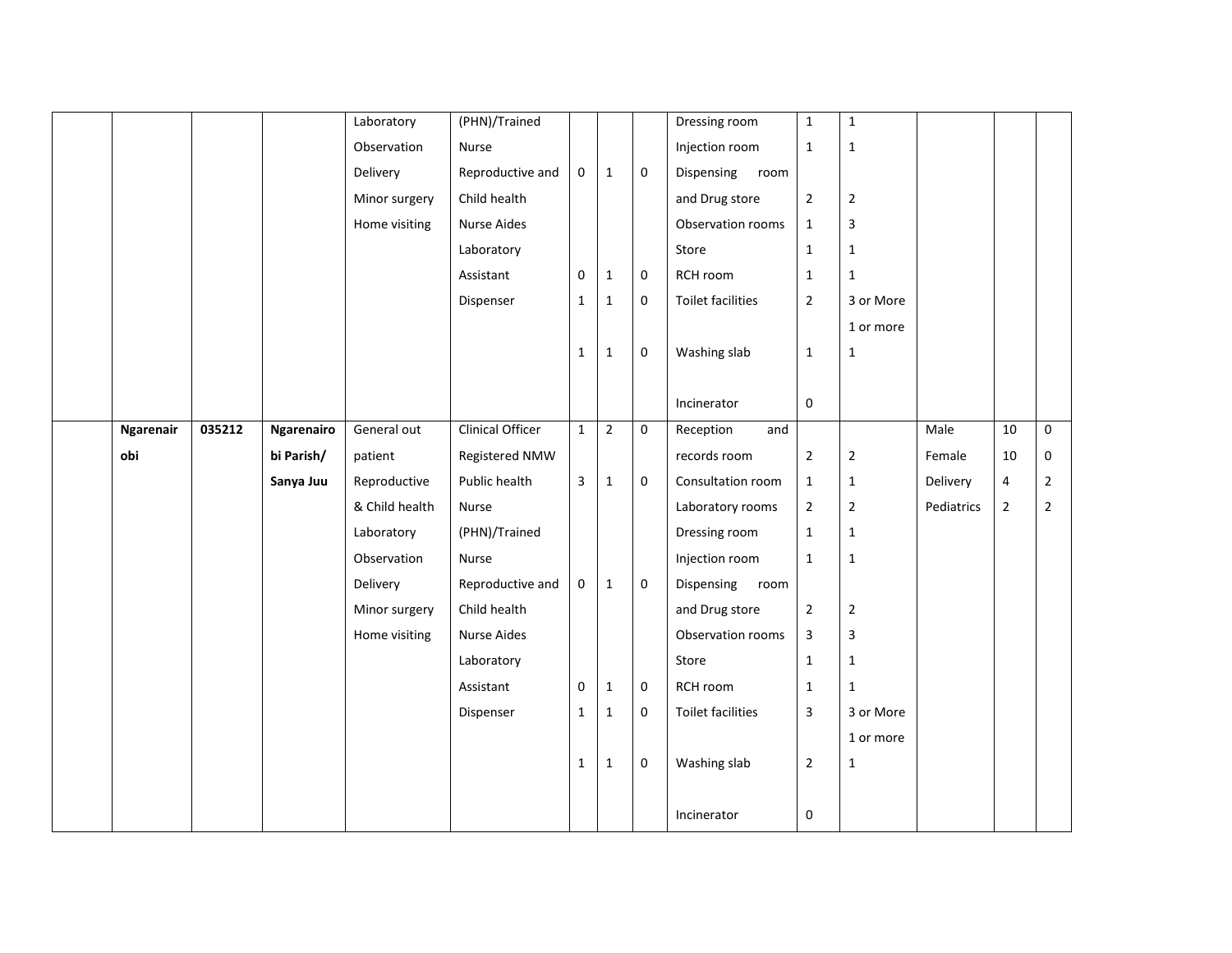| Sharlotte      | 035209 | Bomang'o       | General out    | Clinical Officer        | $\mathbf{1}$   | $\overline{2}$ | $\mathbf{1}$ | Reception<br>and         |                |                | Male       | 10                      | 0              |
|----------------|--------|----------------|----------------|-------------------------|----------------|----------------|--------------|--------------------------|----------------|----------------|------------|-------------------------|----------------|
|                |        | mbe            | patient        | Registered NMW          |                |                |              | records room             | $\mathbf 2$    | $\overline{2}$ | Female     | 10                      | 0              |
|                |        | Parish/Bo      | Reproductive   | Public health           | $\overline{2}$ | $\mathbf{1}$   | $\mathbf 0$  | Consultation room        | $\mathbf{1}$   | $\mathbf{1}$   | Delivery   | 4                       | $\mathbf{2}$   |
|                |        | mang'omb       | & Child health | Nurse                   |                |                |              | Laboratory rooms         | $\overline{2}$ | $\overline{2}$ | Pediatrics | $\overline{\mathbf{3}}$ | $\overline{2}$ |
|                |        | e              | Laboratory     | (PHN)/Trained           |                |                |              | Dressing room            | $\mathbf{1}$   | $\mathbf{1}$   |            |                         |                |
|                |        |                | Observation    | Nurse                   |                |                |              | Injection room           | $\mathbf{1}$   | $\mathbf{1}$   |            |                         |                |
|                |        |                | Delivery       | Reproductive and        | $\mathbf 0$    | $\mathbf{1}$   | $\mathbf{0}$ | Dispensing<br>room       |                |                |            |                         |                |
|                |        |                | Minor surgery  | Child health            |                |                |              | and Drug store           | $\mathbf 2$    | $\mathbf 2$    |            |                         |                |
|                |        |                | Home visiting  | <b>Nurse Aides</b>      |                |                |              | Observation rooms        | 3              | 3              |            |                         |                |
|                |        |                |                | Laboratory              |                |                |              | Store                    | $\mathbf{1}$   | $\mathbf{1}$   |            |                         |                |
|                |        |                |                | Assistant               | $\mathbf 0$    | $1\,$          | 0            | RCH room                 | $\mathbf{1}$   | $\mathbf{1}$   |            |                         |                |
|                |        |                |                | Dispenser               | $\mathbf{1}$   | $\mathbf{1}$   | 0            | <b>Toilet facilities</b> | 3              | 3 or More      |            |                         |                |
|                |        |                |                |                         |                |                |              |                          |                | 1 or more      |            |                         |                |
|                |        |                |                |                         | $\mathbf{1}$   | $\mathbf{1}$   | 0            | Washing slab             | $\mathbf 0$    | $1\,$          |            |                         |                |
|                |        |                |                |                         |                |                |              |                          |                |                |            |                         |                |
|                |        |                |                |                         |                |                |              | Incinerator              | 0              |                |            |                         |                |
| <b>Naibili</b> |        | <b>Naibili</b> | General out    | <b>Clinical Officer</b> | $\mathbf{1}$   | $\overline{2}$ | $\mathbf 1$  | Reception<br>and         |                |                | Male       | $\overline{4}$          | $\overline{2}$ |
|                |        | Parishi/Nai    | patient        | Registered NMW          |                |                |              | records room             | $\mathbf{1}$   | $\overline{2}$ | Female     | 3                       | $\overline{2}$ |
|                |        | bili           | Reproductive   | Public health           | $\mathbf{1}$   | $\mathbf{1}$   | 0            | Consultation room        | $\mathbf{1}$   | $\mathbf{1}$   | Delivery   | $\mathbf 2$             | $\overline{2}$ |
|                |        | village/San    | & Child health | Nurse                   |                |                |              | Laboratory rooms         | $\mathbf{1}$   | $\overline{2}$ | Pediatrics | $\pmb{0}$               | 0              |
|                |        | ya Juu         | Laboratory     | (PHN)/Trained           |                |                |              | Dressing room            | $\mathbf{1}$   | $\mathbf{1}$   |            |                         |                |
|                |        |                | Observation    | Nurse                   |                |                |              | Injection room           | $\mathbf{1}$   | $\mathbf{1}$   |            |                         |                |
|                |        |                | Delivery       | Reproductive and        | 0              | $1\,$          | $\mathbf{1}$ | Dispensing<br>room       |                |                |            |                         |                |
|                |        |                | Minor surgery  | Child health            |                |                |              | and Drug store           | $\overline{2}$ | $\overline{2}$ |            |                         |                |
|                |        |                | Home visiting  | Nurse Aides             |                |                |              | Observation rooms        | $\mathbf{1}$   | 3              |            |                         |                |
|                |        |                |                | Laboratory              |                |                |              | Store                    | $\mathbf{1}$   | $\mathbf 1$    |            |                         |                |
|                |        |                |                | Assistant               | $\mathbf 0$    | $\mathbf{1}$   | $\mathbf{1}$ | RCH room                 | $\mathbf{1}$   | 1              |            |                         |                |
|                |        |                |                | Dispenser               | $\mathbf{1}$   | $\mathbf{1}$   | $\mathbf 0$  | <b>Toilet facilities</b> | $\overline{2}$ | 3 or More      |            |                         |                |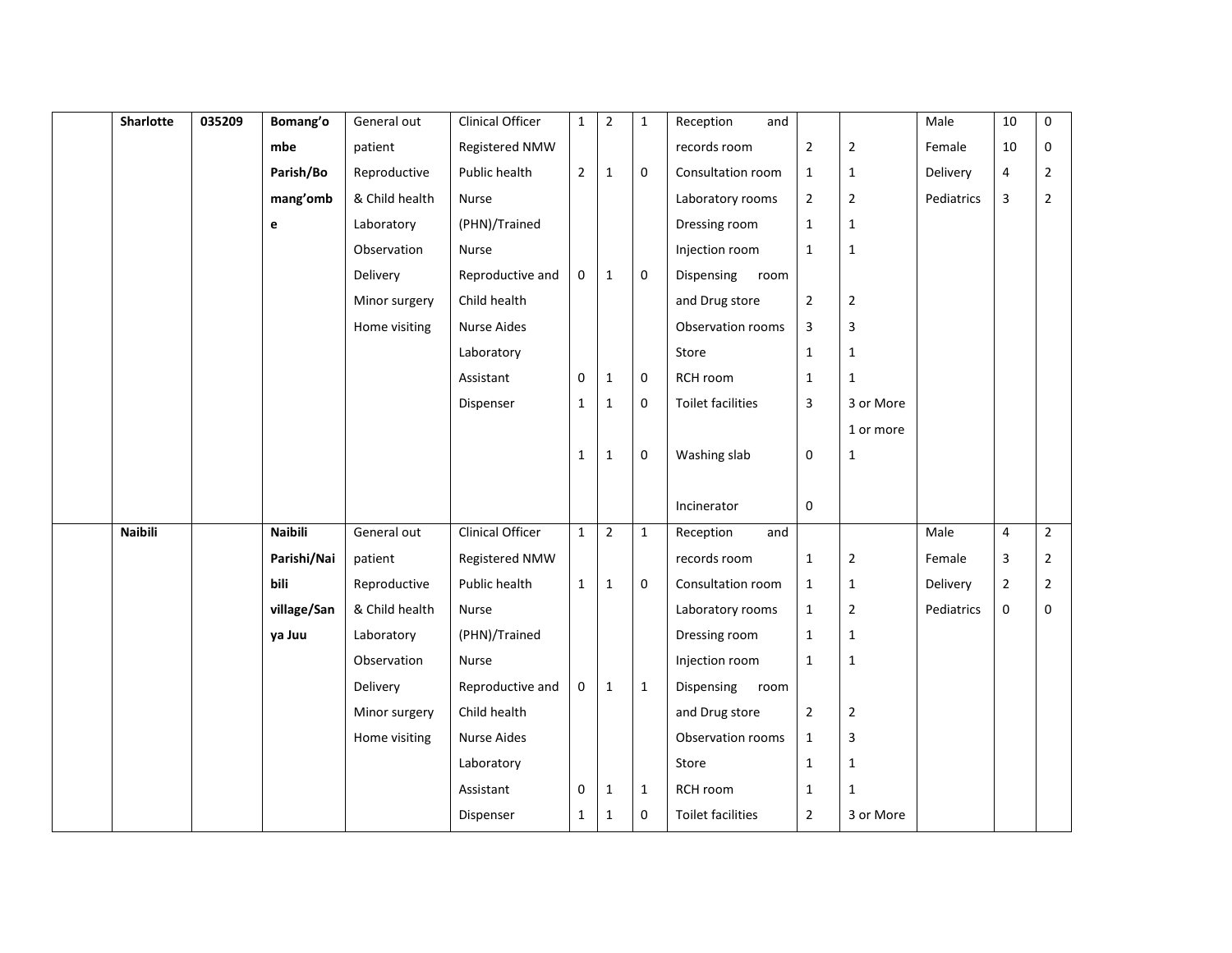|       |      |             |                |                         |              |                |              |                          |              | 1 or more      |            |              |                  |
|-------|------|-------------|----------------|-------------------------|--------------|----------------|--------------|--------------------------|--------------|----------------|------------|--------------|------------------|
|       |      |             |                |                         | $\mathbf{1}$ | $\mathbf 1$    | $\mathbf 0$  | Washing slab             | 0            | $\mathbf{1}$   |            |              |                  |
|       |      |             |                |                         |              |                |              |                          |              |                |            |              |                  |
|       |      |             |                |                         |              |                |              | Incinerator              | 0            |                |            |              |                  |
| Rombo | Keni | Keni        | General out    | <b>Clinical Officer</b> | $\mathbf{1}$ | $\mathbf 2$    | $\mathbf{1}$ | Reception<br>and         |              |                | Male       | $\mathsf 3$  | $\boldsymbol{6}$ |
|       |      | Parish/Ale  | patient        | Registered NMW          |              |                |              | records room             | 0            | $\overline{2}$ | Female     | 3            | 6                |
|       |      | ni Chini    | Laboratory     | Public health           | $\mathbf 0$  | $\mathbf{1}$   | $\mathbf{1}$ | Consultation room        | $\mathbf{1}$ | $\mathbf{1}$   | Delivery   | 0            | 0                |
|       |      | village/Mk  | Observation    | Nurse                   |              |                |              | Laboratory rooms         | $\mathbf{1}$ | $\overline{2}$ | Pediatrics | $\mathbf{1}$ | 3                |
|       |      | uu          | Minor surgery  | (PHN)/Trained           |              |                |              | Dressing room            | $\mathbf{1}$ | $\mathbf{1}$   |            |              |                  |
|       |      |             |                | Nurse                   |              |                |              | Injection room           | $\mathbf{1}$ | $\mathbf{1}$   |            |              |                  |
|       |      |             |                | Reproductive and        | $\mathbf 0$  | $\mathbf{1}$   | $\mathbf{1}$ | Dispensing<br>room       |              |                |            |              |                  |
|       |      |             |                | Child health            |              |                |              | and Drug store           | 0            | $\mathbf 2$    |            |              |                  |
|       |      |             |                | <b>Nurse Aides</b>      |              |                |              | Observation rooms        | $\mathbf{1}$ | 3              |            |              |                  |
|       |      |             |                | Laboratory              |              |                |              | Store                    | 0            | $\mathbf{1}$   |            |              |                  |
|       |      |             |                | Assistant               | $\mathbf 0$  | $\mathbf 1$    | $\mathbf{1}$ | RCH room                 | 0            | $\mathbf{1}$   |            |              |                  |
|       |      |             |                | Dispenser               | $\mathbf{1}$ | $\mathbf 1$    | $\mathbf 0$  | <b>Toilet facilities</b> | $\mathbf 1$  | 3 or More      |            |              |                  |
|       |      |             |                |                         |              |                |              |                          |              | 1 or more      |            |              |                  |
|       |      |             |                |                         | $\mathbf{1}$ | $\mathbf 1$    | $\mathbf 0$  | Washing slab             | 0            | $\mathbf{1}$   |            |              |                  |
|       |      |             |                |                         |              |                |              |                          |              |                |            |              |                  |
|       |      |             |                |                         |              |                |              | Incinerator              | $\pmb{0}$    |                |            |              |                  |
|       | Mrao | <b>Mrao</b> | General out    | <b>Clinical Officer</b> | $\mathbf{1}$ | $\overline{2}$ | $\mathbf{1}$ | Reception<br>and         |              |                | Male       | $\mathbf{1}$ | $\overline{4}$   |
|       |      | Parish/Keri | patient        | Registered NMW          |              |                |              | records room             | $\mathbf{1}$ | $\overline{2}$ | Female     | $\mathbf{1}$ | 4                |
|       |      | o           | Reproductive   | Public health           | $\mathbf 0$  | $\mathbf 1$    | $\mathbf 0$  | Consultation room        | $\mathbf{1}$ | $\mathbf{1}$   | Delivery   | $\mathbf 1$  | $\overline{2}$   |
|       |      | village/Mk  | & Child health | Nurse                   |              |                |              | Laboratory rooms         | $\mathbf{1}$ | $\overline{2}$ | Pediatrics | $\pmb{0}$    | $\overline{2}$   |
|       |      | uu          | Laboratory     | (PHN)/Trained           |              |                |              | Dressing room            | $\mathbf{1}$ | $\mathbf{1}$   |            |              |                  |
|       |      |             | Observation    | <b>Nurse</b>            |              |                |              | Injection room           | $\mathbf{1}$ | $\mathbf{1}$   |            |              |                  |
|       |      |             | Delivery       | Reproductive and        | 0            | $\mathbf 1$    | $\mathbf 0$  | Dispensing<br>room       |              |                |            |              |                  |
|       |      |             | Minor surgery  | Child health            |              |                |              | and Drug store           | $\mathbf 1$  | $\overline{2}$ |            |              |                  |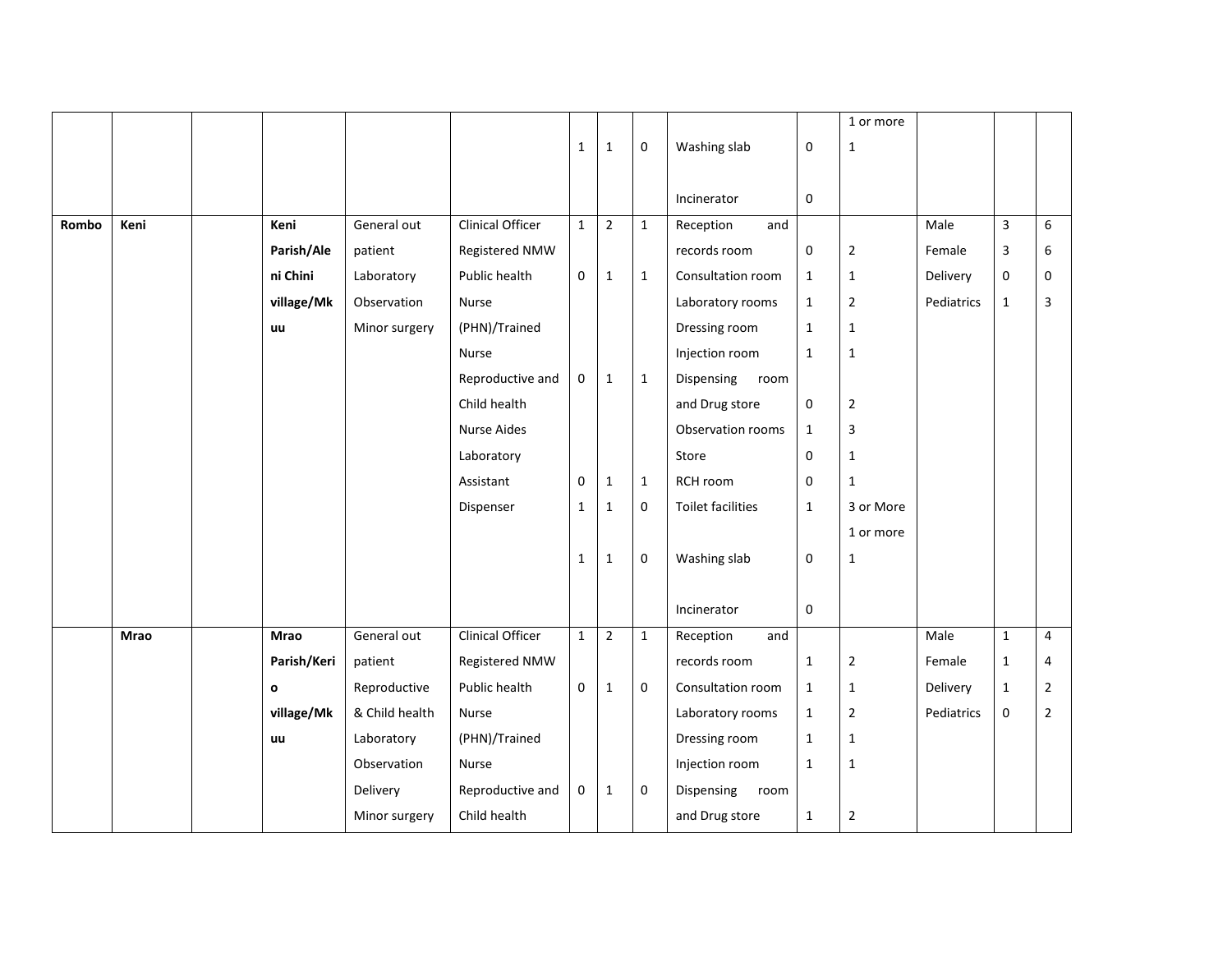|         |        |             |                | <b>Nurse Aides</b>      |              |                |              | Observation rooms        | $\mathbf 1$    | $\mathbf{3}$   |            |                |                |
|---------|--------|-------------|----------------|-------------------------|--------------|----------------|--------------|--------------------------|----------------|----------------|------------|----------------|----------------|
|         |        |             |                | Laboratory              |              |                |              | Store                    | 0              | $\mathbf{1}$   |            |                |                |
|         |        |             |                | Assistant               | $\mathbf 0$  | $\mathbf{1}$   | $\mathbf 0$  | RCH room                 | 0              | $\mathbf{1}$   |            |                |                |
|         |        |             |                | Dispenser               | $\mathbf{1}$ | $\mathbf 1$    | 0            | Toilet facilities        | $\overline{2}$ | 3 or More      |            |                |                |
|         |        |             |                |                         |              |                |              |                          |                | 1 or more      |            |                |                |
|         |        |             |                |                         | $\mathbf{1}$ | $\mathbf 1$    | 0            | Washing slab             | 0              | $\mathbf{1}$   |            |                |                |
|         |        |             |                |                         |              |                |              |                          |                |                |            |                |                |
|         |        |             |                |                         |              |                |              | Incinerator              | $\mathbf 0$    |                |            |                |                |
| Mashati | 031007 | Mashati     | General out    | <b>Clinical Officer</b> | $\mathbf{1}$ | $\overline{2}$ | $\mathbf{1}$ | Reception<br>and         |                |                | Male       | 6              | 6              |
|         |        | Parish/Kat  | patient        | Registered NMW          |              |                |              | records room             | $\mathbf{1}$   | $\overline{2}$ | Female     | 6              | 6              |
|         |        | angara      | Reproductive   | Public health           | $\mathbf{1}$ | $\mathbf{1}$   | 0            | Consultation room        | $\mathbf{1}$   | $\mathbf{1}$   | Delivery   | 10             | 10             |
|         |        | village/Ma  | & Child health | Nurse                   |              |                |              | Laboratory rooms         | $\mathbf{1}$   | $\overline{2}$ | Pediatrics | 6              | 6              |
|         |        | shati       | Laboratory     | (PHN)/Trained           |              |                |              | Dressing room            | $\mathbf{1}$   | $\mathbf{1}$   |            |                |                |
|         |        |             | Observation    | Nurse                   |              |                |              | Injection room           | $\mathbf{1}$   | $\mathbf 1$    |            |                |                |
|         |        |             | Delivery       | Reproductive and        | $\mathbf{1}$ | $\mathbf{1}$   | $\mathbf 0$  | Dispensing<br>room       |                |                |            |                |                |
|         |        |             | Minor surgery  | Child health            |              |                |              | and Drug store           | $\mathbf{1}$   | $\overline{2}$ |            |                |                |
|         |        |             | Home visiting  | <b>Nurse Aides</b>      |              |                |              | Observation rooms        | $\mathbf{1}$   | 3              |            |                |                |
|         |        |             |                | Laboratory              |              |                |              | Store                    | $\mathbf{1}$   | $\mathbf{1}$   |            |                |                |
|         |        |             |                | Assistant               | $\mathbf 0$  | $\mathbf{1}$   | $\mathbf 0$  | RCH room                 | $\mathbf{1}$   | 1              |            |                |                |
|         |        |             |                | Dispenser               | $\mathbf 1$  | $\mathbf 1$    | 0            | <b>Toilet facilities</b> | $\mathbf{1}$   | 3 or More      |            |                |                |
|         |        |             |                |                         |              |                |              |                          |                | 1 or more      |            |                |                |
|         |        |             |                |                         | $\mathbf{1}$ | $\mathbf{1}$   | $\mathbf 0$  | Washing slab             | $\mathbf{1}$   | $\mathbf{1}$   |            |                |                |
|         |        |             |                |                         |              |                |              |                          |                |                |            |                |                |
|         |        |             |                |                         |              |                |              | Incinerator              | 0              |                |            |                |                |
| Reha    |        | Reha        | General out    | Clinical Officer        | $\mathbf{1}$ | $\mathbf 2$    | $\mathbf{1}$ | Reception<br>and         |                |                | Male       | $\overline{2}$ | $\overline{4}$ |
|         |        | Parish/Ura  | patient        | Registered NMW          |              |                |              | records room             | 0              | $\overline{2}$ | Female     | $\overline{2}$ | $\overline{4}$ |
|         |        | uri         | Laboratory     | Public health           | $\mathbf 0$  | $\mathbf{1}$   | $\mathbf 0$  | Consultation room        | $\mathbf{1}$   | $\mathbf{1}$   | Delivery   | 0              | 3              |
|         |        | village/Tar | Observation    | Nurse                   |              |                |              | Laboratory rooms         | $\mathbf{1}$   | $\overline{2}$ | Pediatrics | $\mathbf{1}$   | 5              |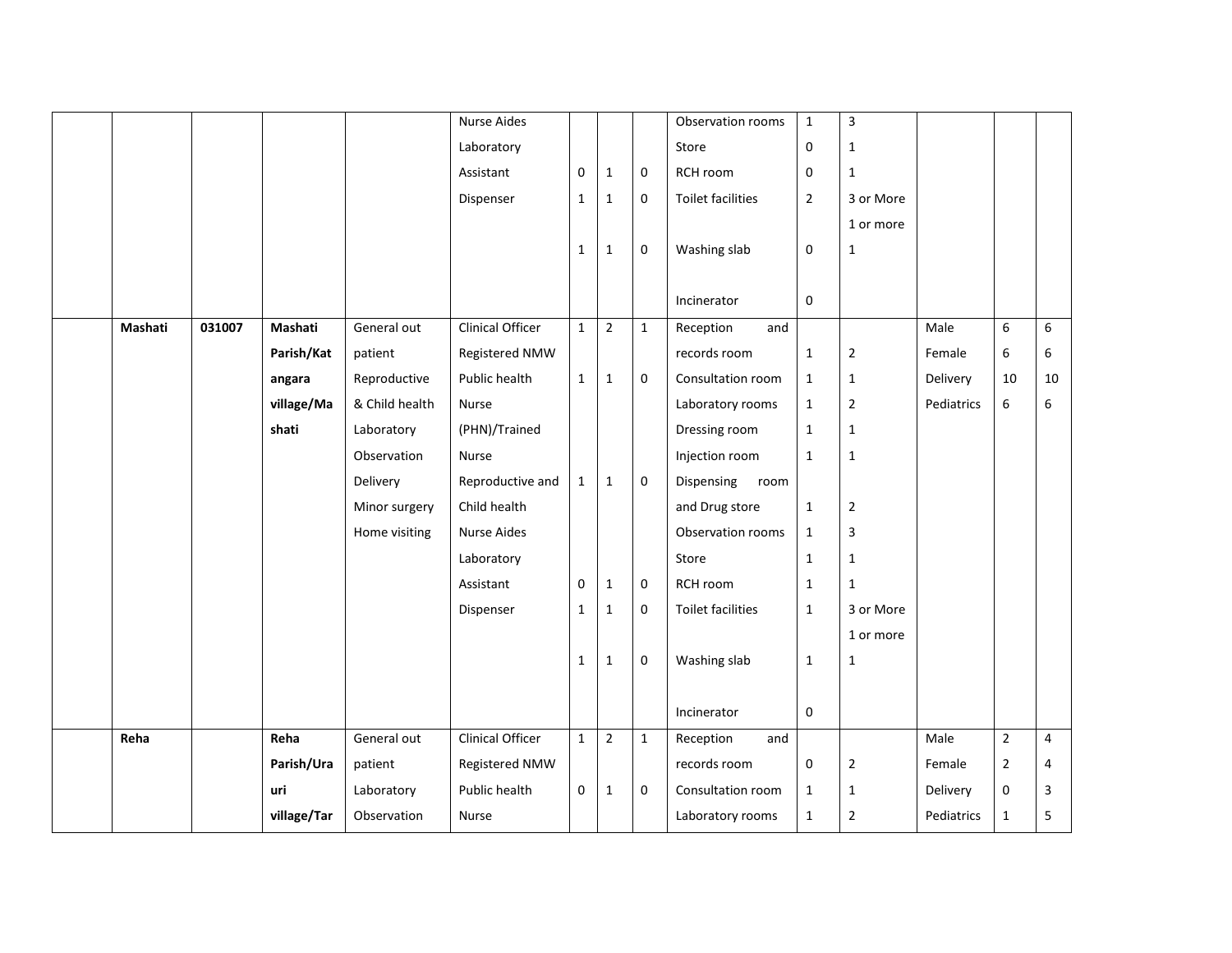|       |         | akea      | Minor surgery  | (PHN)/Trained           |                  |              |                | Dressing room      | $\mathbf 1$      | $1\,$          |            |                |                |
|-------|---------|-----------|----------------|-------------------------|------------------|--------------|----------------|--------------------|------------------|----------------|------------|----------------|----------------|
|       |         |           |                | Nurse                   |                  |              |                | Injection room     | $\mathbf{1}$     | $\mathbf{1}$   |            |                |                |
|       |         |           |                | Reproductive and        | $\mathbf 0$      | $\mathbf{1}$ | $\mathbf 0$    | Dispensing<br>room |                  |                |            |                |                |
|       |         |           |                | Child health            |                  |              |                | and Drug store     | $\mathbf{1}$     | $\mathbf 2$    |            |                |                |
|       |         |           |                | <b>Nurse Aides</b>      |                  |              |                | Observation rooms  | $\mathbf 1$      | $\overline{3}$ |            |                |                |
|       |         |           |                | Laboratory              |                  |              |                | Store              | 0                | $\mathbf{1}$   |            |                |                |
|       |         |           |                | Assistant               | $\mathbf 0$      | $\mathbf{1}$ | $\mathbf 0$    | RCH room           | 0                | $\mathbf{1}$   |            |                |                |
|       |         |           |                | Dispenser               | $\mathbf{1}$     | $\mathbf{1}$ | $\mathbf 0$    | Toilet facilities  | $\mathbf{1}$     | 3 or More      |            |                |                |
|       |         |           |                |                         |                  |              |                |                    |                  | 1 or more      |            |                |                |
|       |         |           |                |                         | $\mathbf{1}$     | $\mathbf{1}$ | $\pmb{0}$      | Washing slab       | 0                | $\mathbf{1}$   |            |                |                |
|       |         |           |                |                         |                  |              |                |                    |                  |                |            |                |                |
|       |         |           |                |                         |                  |              |                | Incinerator        | $\boldsymbol{0}$ |                |            |                |                |
| Manda | 0312010 | Mengwe    | General out    | <b>Clinical Officer</b> | $\mathbf 0$      | $\mathbf 2$  | $\overline{2}$ | Reception<br>and   |                  |                | Male       | $\mathbf 2$    | 6              |
| Juu   |         | Parish/Mk | patient        | Registered NMW          |                  |              |                | records room       | $\mathbf{1}$     | $\mathbf 2$    | Female     | $\overline{2}$ | 6              |
|       |         | uu        | Reproductive   | Public health           | $\boldsymbol{0}$ | $1\,$        | $\mathbf 1$    | Consultation room  | $\mathbf 1$      | $\mathbf{1}$   | Delivery   | $\mathbf{1}$   | $\overline{2}$ |
|       |         |           | & Child health | Nurse                   |                  |              |                | Laboratory rooms   | $\mathbf{1}$     | $\mathbf 2$    | Pediatrics | 0              | $\mathbf 0$    |
|       |         |           | Laboratory     | (PHN)/Trained           |                  |              |                | Dressing room      | $\mathbf{1}$     | $\mathbf{1}$   |            |                |                |
|       |         |           | Observation    | Nurse                   |                  |              |                | Injection room     | 0                | $\mathbf{1}$   |            |                |                |
|       |         |           | Minor surgery  | Reproductive and        | $\mathbf 0$      | $\mathbf{1}$ | $\mathbf{1}$   | Dispensing<br>room |                  |                |            |                |                |
|       |         |           | Home visiting  | Child health            |                  |              |                | and Drug store     | $\mathbf{2}$     | $\mathbf 2$    |            |                |                |
|       |         |           |                | <b>Nurse Aides</b>      |                  |              |                | Observation rooms  | $\mathbf{1}$     | 3              |            |                |                |
|       |         |           |                | Laboratory              |                  |              |                | Store              | 0                | $\mathbf{1}$   |            |                |                |
|       |         |           |                | Assistant               | $\pmb{0}$        | $\mathbf 1$  | $\mathbf{1}$   | RCH room           | $\mathbf{1}$     | $\mathbf{1}$   |            |                |                |
|       |         |           |                | Dispenser               | 0                | $\mathbf{1}$ | $\mathbf{1}$   | Toilet facilities  | $\overline{2}$   | 3 or More      |            |                |                |
|       |         |           |                |                         |                  |              |                |                    |                  | 1 or more      |            |                |                |
|       |         |           |                |                         | $\mathbf{1}$     | $\mathbf{1}$ | 0              | Washing slab       | 0                | $\mathbf{1}$   |            |                |                |
|       |         |           |                |                         |                  |              |                |                    |                  |                |            |                |                |
|       |         |           |                |                         |                  |              |                | Incinerator        | $\boldsymbol{0}$ |                |            |                |                |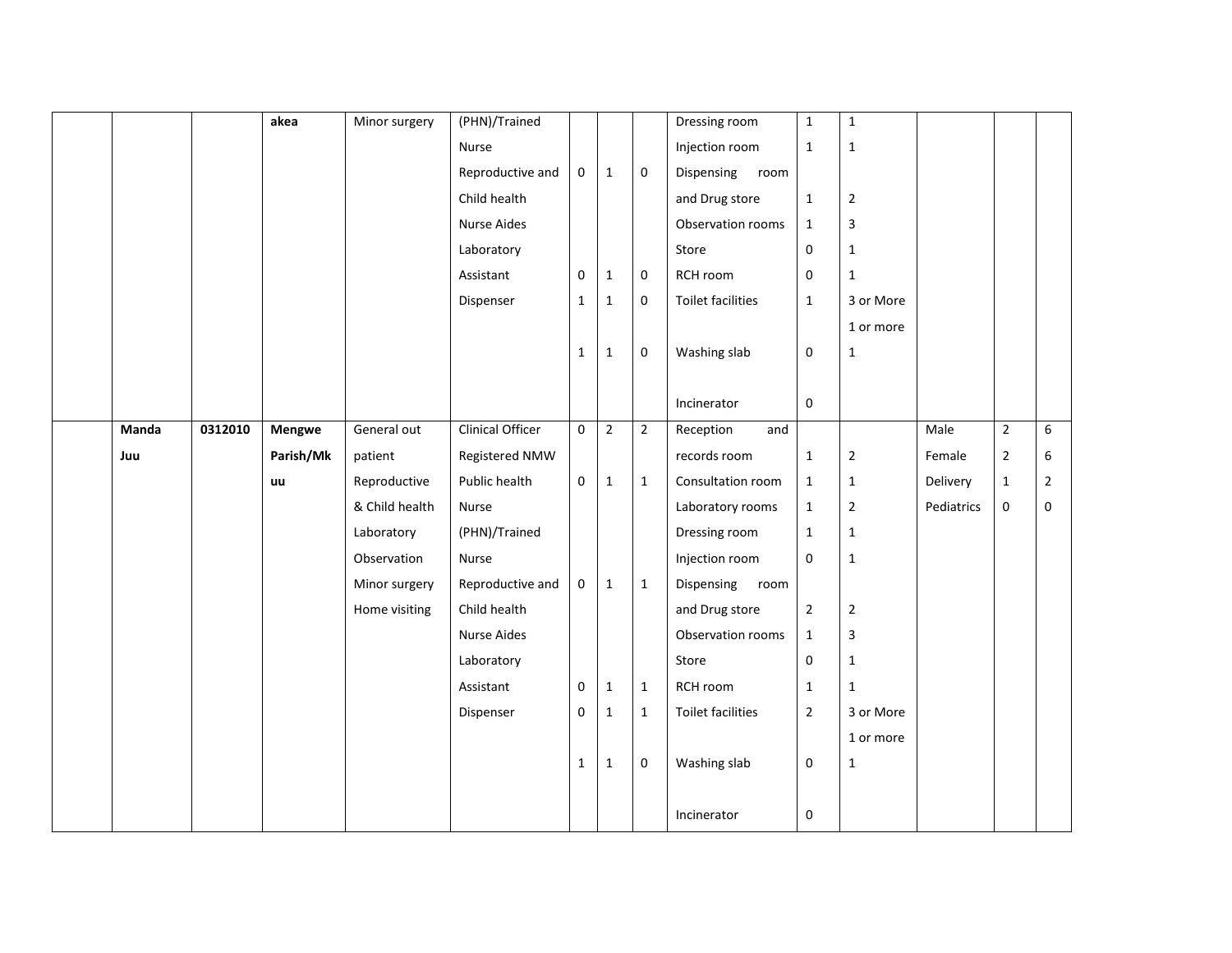| Kirongo        | 031006 | Useri          | General out    | Clinical Officer        | $\mathbf{1}$   | $\mathbf 2$    | $\mathbf{1}$ | Reception<br>and   |                |                | Male       | 4              | 5 |
|----------------|--------|----------------|----------------|-------------------------|----------------|----------------|--------------|--------------------|----------------|----------------|------------|----------------|---|
| Juu            |        | Parish/Sa      | patient        | Registered NMW          |                |                |              | records room       | 0              | $\overline{2}$ | Female     | $\overline{3}$ | 4 |
|                |        | manga          | Reproductive   | Public health           | $\mathbf 0$    | $1\,$          | $\mathbf{1}$ | Consultation room  | $\mathbf{1}$   | $\mathbf{1}$   | Delivery   | $\overline{3}$ | 3 |
|                |        | village/Tar    | & Child health | Nurse                   |                |                |              | Laboratory rooms   | 0              | $\overline{2}$ | Pediatrics | $\pmb{0}$      | 0 |
|                |        | akea           | Laboratory     | (PHN)/Trained           |                |                |              | Dressing room      | $\mathbf{1}$   | $\mathbf{1}$   |            |                |   |
|                |        |                | Observation    | Nurse                   |                |                |              | Injection room     | $\mathbf{1}$   | $\mathbf 1$    |            |                |   |
|                |        |                | Delivery       | Reproductive and        | 0              | $\mathbf{1}$   | $\mathbf{1}$ | Dispensing<br>room |                |                |            |                |   |
|                |        |                | Minor surgery  | Child health            |                |                |              | and Drug store     | $\overline{2}$ | $\mathbf 2$    |            |                |   |
|                |        |                | Home visiting  | <b>Nurse Aides</b>      |                |                |              | Observation rooms  | $\mathbf 0$    | 3              |            |                |   |
|                |        |                |                | Laboratory              |                |                |              | Store              | $\mathbf 1$    | $\mathbf{1}$   |            |                |   |
|                |        |                |                | Assistant               | $\mathbf 0$    | $\mathbf{1}$   | $\mathbf{1}$ | RCH room           | $\mathbf{1}$   | $\mathbf{1}$   |            |                |   |
|                |        |                |                | Dispenser               | $\mathbf 0$    | $\mathbf 1$    | $\mathbf{1}$ | Toilet facilities  | $\overline{2}$ | 3 or More      |            |                |   |
|                |        |                |                |                         |                |                |              |                    |                | 1 or more      |            |                |   |
|                |        |                |                |                         | $\mathbf{1}$   | $\mathbf{1}$   | 0            | Washing slab       | $\mathbf 0$    | $\mathbf{1}$   |            |                |   |
|                |        |                |                |                         |                |                |              |                    |                |                |            |                |   |
|                |        |                |                |                         |                |                |              | Incinerator        | $\mathbf 0$    |                |            |                |   |
| <b>Tarakea</b> | 031010 | <b>Tarakea</b> | General out    | <b>Clinical Officer</b> | $\mathbf{1}$   | $\overline{2}$ | $\mathbf{1}$ | Reception<br>and   |                |                | Male       | $\overline{4}$ | 8 |
|                |        | Parish/        | patient        | Registered NMW          |                |                |              | records room       | 0              | $\overline{2}$ | Female     | 3              | 8 |
|                |        | Mbomai         | Reproductive   | Public health           | $\mathbf 0$    | $\mathbf{1}$   | $\mathbf 0$  | Consultation room  | $\mathbf{1}$   | $\mathbf{1}$   | Delivery   | $\mathbf 1$    | 6 |
|                |        | Kati           | & Child health | Nurse                   |                |                |              | Laboratory rooms   | $\mathbf{1}$   | $\overline{2}$ | Pediatrics | $\overline{2}$ | 8 |
|                |        | village/Tar    | Laboratory     | (PHN)/Trained           |                |                |              | Dressing room      | $\mathbf{1}$   | $\mathbf 1$    |            |                |   |
|                |        | akea           | Observation    | Nurse                   |                |                |              | Injection room     | $\mathbf{0}$   | $\mathbf 1$    |            |                |   |
|                |        |                | Delivery       | Reproductive and        | $\overline{2}$ | $\mathbf{1}$   | $\mathbf 0$  | Dispensing<br>room |                |                |            |                |   |
|                |        |                | Minor surgery  | Child health            |                |                |              | and Drug store     | $\overline{2}$ | $\overline{2}$ |            |                |   |
|                |        |                | Home visiting  | Nurse Aides             |                |                |              | Observation rooms  | $\mathbf{1}$   | 3              |            |                |   |
|                |        |                |                | Laboratory              |                |                |              | Store              | 0              | $\mathbf 1$    |            |                |   |
|                |        |                |                | Assistant               | 0              | $\mathbf{1}$   | $\mathbf 0$  | RCH room           | $\mathbf{1}$   | 1              |            |                |   |
|                |        |                |                | Dispenser               | $\mathbf{1}$   | $\mathbf{1}$   | $\mathbf 0$  | Toilet facilities  | $\mathbf{1}$   | 3 or More      |            |                |   |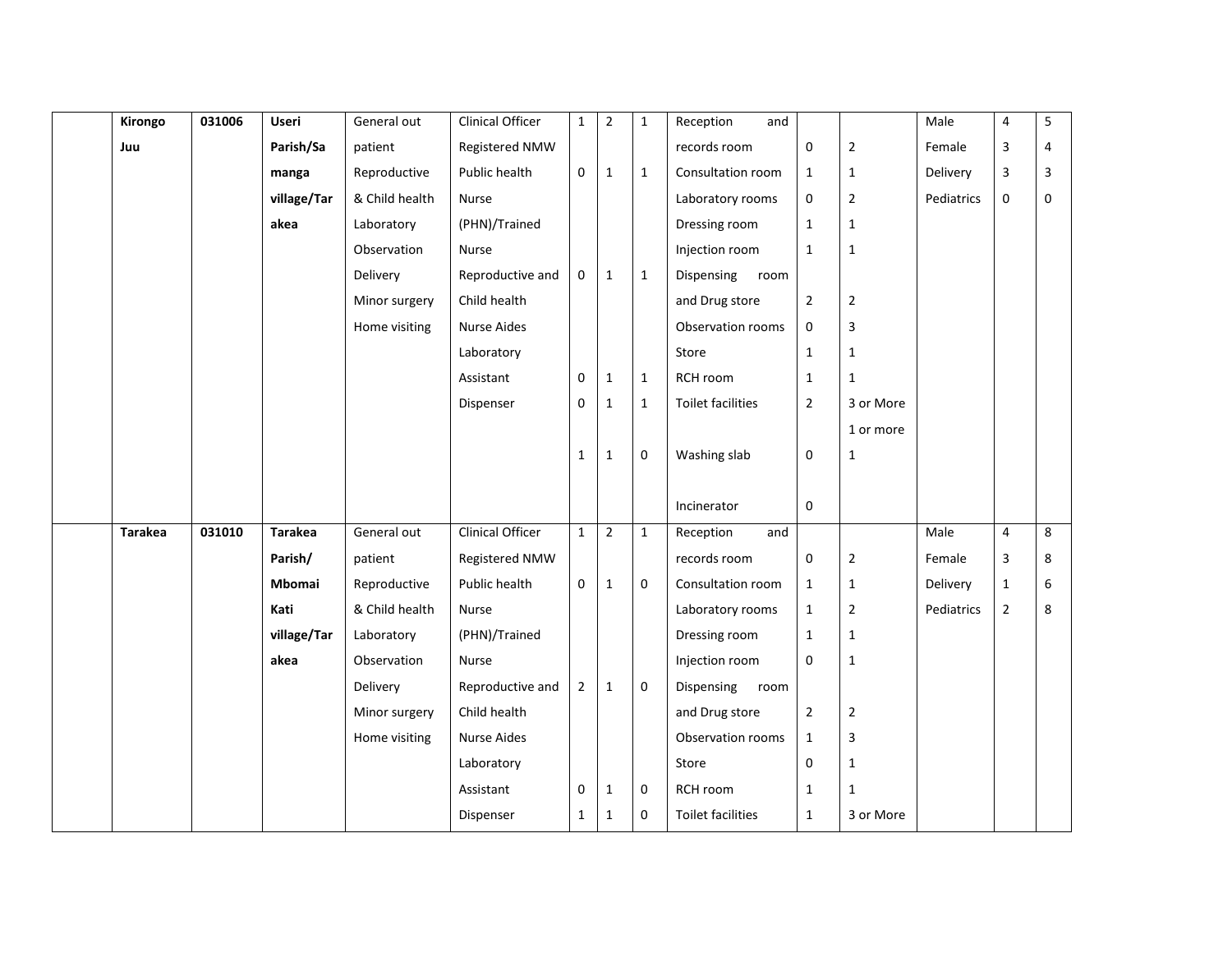|             |        |             |                |                         |              |                |              |                          |              | 1 or more      |            |                  |                |
|-------------|--------|-------------|----------------|-------------------------|--------------|----------------|--------------|--------------------------|--------------|----------------|------------|------------------|----------------|
|             |        |             |                |                         | $\mathbf{1}$ | $\mathbf 1$    | 0            | Washing slab             | 0            | $\mathbf{1}$   |            |                  |                |
|             |        |             |                |                         |              |                |              | Incinerator              | 0            |                |            |                  |                |
| <b>Mkuu</b> | 031008 | <b>Mkuu</b> | General out    | <b>Clinical Officer</b> | $\mathbf{1}$ | $\overline{2}$ | $\mathbf{1}$ | Reception<br>and         |              |                | Male       | 6                | $\overline{4}$ |
|             |        | Parish/Ma   | patient        | Registered NMW          |              |                |              | records room             | $\mathbf 1$  | $\overline{2}$ | Female     | 6                | 6              |
|             |        | haro        | Reproductive   | Public health           | $\mathbf{1}$ | $\mathbf{1}$   | $\mathbf 0$  | Consultation room        | $\mathbf 1$  | $\mathbf{1}$   | Delivery   | $\boldsymbol{6}$ | 6              |
|             |        | village/Mk  | & Child health | Nurse                   |              |                |              | Laboratory rooms         | $\mathbf{1}$ | $\overline{2}$ | Pediatrics | 6                | 6              |
|             |        | uu          | Laboratory     | (PHN)/Trained           |              |                |              | Dressing room            | $\mathbf{1}$ | $\mathbf{1}$   |            |                  |                |
|             |        |             | Observation    | Nurse                   |              |                |              | Injection room           | $\mathbf{1}$ | $\mathbf 1$    |            |                  |                |
|             |        |             | Delivery       | Reproductive and        | $\mathbf{0}$ | $\mathbf{1}$   | $\mathbf{1}$ | Dispensing<br>room       |              |                |            |                  |                |
|             |        |             | Minor surgery  | Child health            |              |                |              | and Drug store           | $\mathbf{1}$ | $\overline{2}$ |            |                  |                |
|             |        |             |                | <b>Nurse Aides</b>      |              |                |              | Observation rooms        | $\mathbf{1}$ | 3              |            |                  |                |
|             |        |             |                | Laboratory              |              |                |              | Store                    | 0            | $1\,$          |            |                  |                |
|             |        |             |                | Assistant               | $\mathbf{1}$ | $1\,$          | $\mathbf 0$  | RCH room                 | $1\,$        | $\mathbf{1}$   |            |                  |                |
|             |        |             |                | Dispenser               | $\mathbf 0$  | $\mathbf{1}$   | $\mathbf{1}$ | <b>Toilet facilities</b> | $\mathbf{1}$ | 3 or More      |            |                  |                |
|             |        |             |                |                         |              |                |              |                          |              | 1 or more      |            |                  |                |
|             |        |             |                |                         | $\mathbf{1}$ | $1\,$          | 0            | Washing slab             | $1\,$        | 1              |            |                  |                |
|             |        |             |                |                         |              |                |              |                          |              |                |            |                  |                |
|             |        |             |                |                         |              |                |              | Incinerator              | $\pmb{0}$    |                |            |                  |                |
| Kiraeni     |        | Kiraeni     | General out    | Clinical Officer        | $\mathbf{1}$ | $\overline{2}$ | $\mathbf{1}$ | Reception<br>and         |              |                | Male       | $\overline{7}$   | 5              |
|             |        | Parish/     | patient        | Registered NMW          |              |                |              | records room             | $\mathbf 1$  | $\overline{2}$ | Female     | 6                | 6              |
|             |        | Kiraeni     | Reproductive   | Public health           | $\mathbf{1}$ | $\mathbf{1}$   | 0            | Consultation room        | $\mathbf{1}$ | $\mathbf{1}$   | Delivery   | $\overline{4}$   | $\overline{7}$ |
|             |        | village/Mk  | & Child health | <b>Nurse</b>            |              |                |              | Laboratory rooms         | $\mathbf{1}$ | $\overline{2}$ | Pediatrics | $\overline{2}$   | $\overline{4}$ |
|             |        | uu          | Laboratory     | (PHN)/Trained           |              |                |              | Dressing room            | $\mathbf 1$  | $1\,$          |            |                  |                |
|             |        |             | Observation    | Nurse                   |              |                |              | Injection room           | $1\,$        | $\mathbf{1}$   |            |                  |                |
|             |        |             | Delivery       | Reproductive and        | $\mathbf{1}$ | $\mathbf{1}$   | 0            | Dispensing<br>room       |              |                |            |                  |                |
|             |        |             | Minor surgery  | Child health            |              |                |              | and Drug store           | $\mathbf{1}$ | $\mathbf 2$    |            |                  |                |